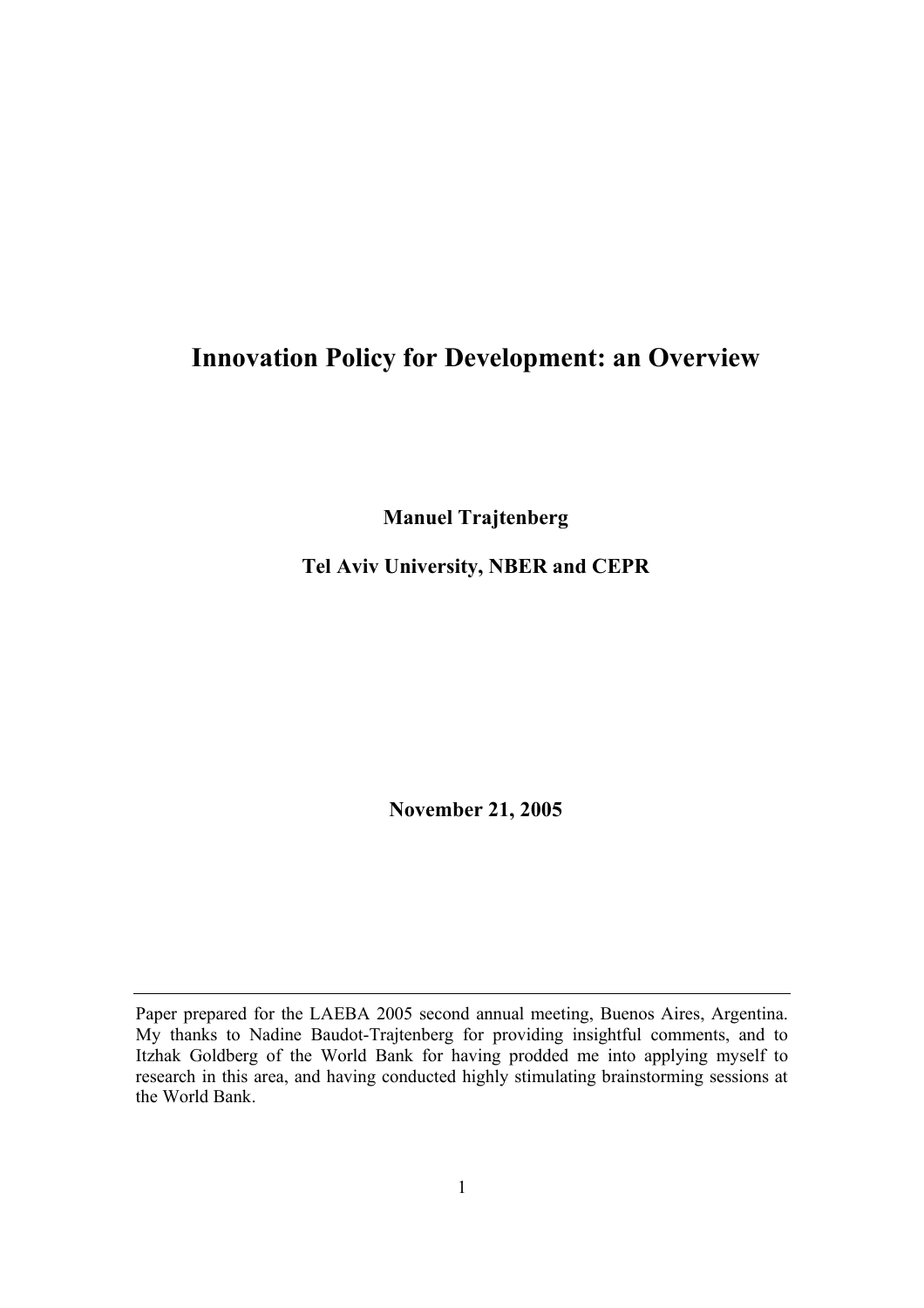### **Innovation Policy for Development: an Overview**

## **Abstract**

This paper provides a framework for thinking about innovation policies for development; it does so by flashing up the key issues which arise in this context, and by examining in detail the case of innovation policy in Israel. A few premises guide the analysis: First, innovation for development should be construed as a broad notion that includes widely distributed innovations of all stripes, both in products and in processes, generated by rank and file workers as much as by R&D labs. Second, the economic rationale for government support of R&D needs to be adapted to the economic environment of developing countries; the notion of spillovers should be reexamined in view of globalization, and the same goes for the working of "General Purpose Technologies" (GPTs). The Israeli economy offers a fascinating illustration of extraordinary success in innovation, particularly in ICT, yet the benefits from the High Tech sector eluded the rest of the economy, giving rise to a "dual economy" and slow growth for the economy as a whole. Understanding this outcome provides valuable insights for the design of growth-promoting innovation policies. Lastly, the paper discusses the policy corollaries that emerge from the analysis, and in particular the main levers which innovation policies for development should act upon: skills formation, provision of incentives, access to information, and availability of finance.

**JEL:** O14, O30, O38

**Keywords:** Innovation, Development, Policy, Spillovers.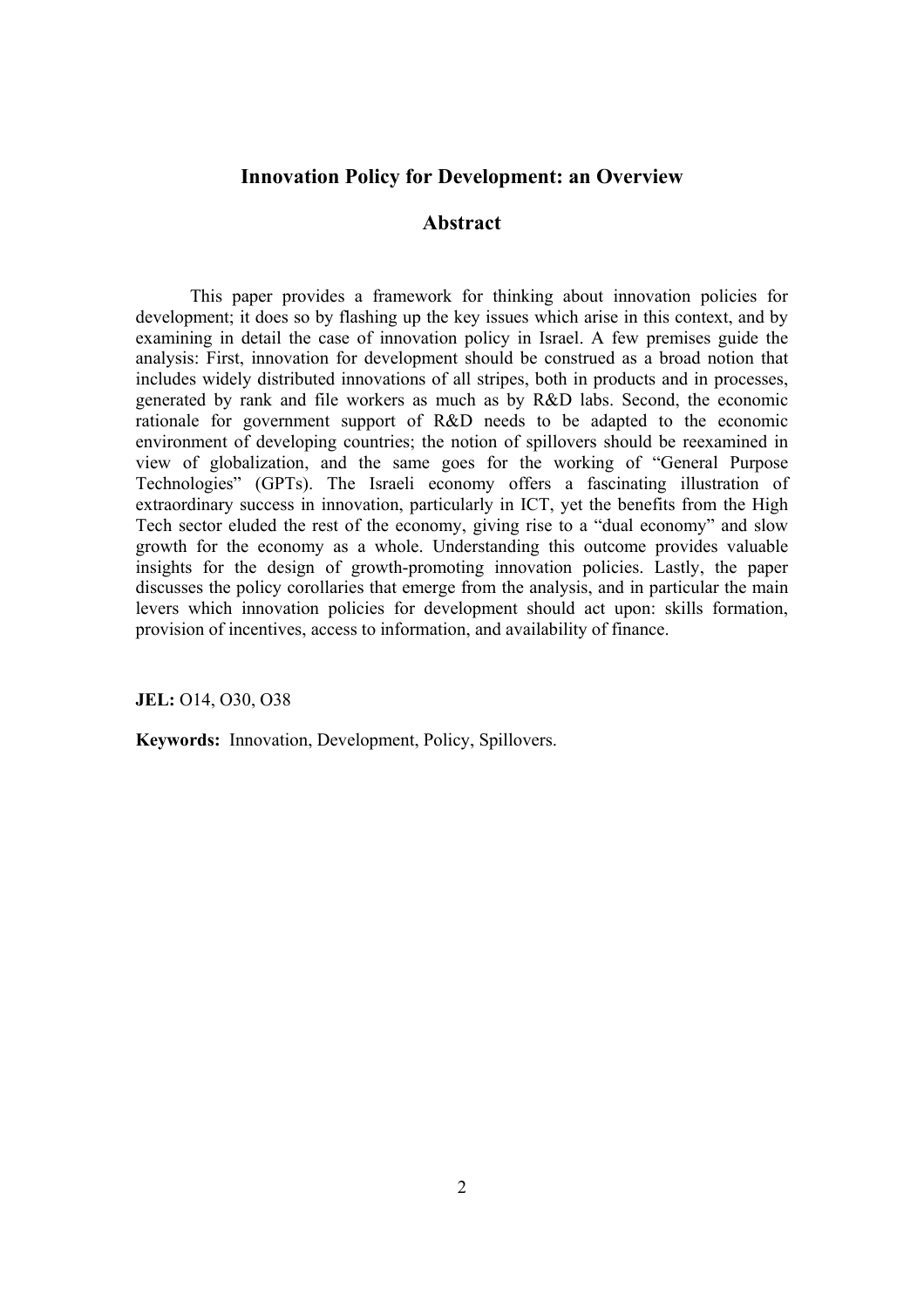## **Introduction<sup>1</sup>**

This paper is meant to provide a framework for thinking systematically about innovation policies for development, without venturing into specific, recipe-like policy recommendations. It does so by flashing up and dissecting the key issues that arise in this context, and by examining in some detail the case of innovation policy in Israel, which sheds light both on the promise and the limitations of such policies. There are a few guiding principles that inform the discussion. First, innovation for economic development has to be construed as a much broader notion than just the creation of new, technologically fancy gadgets; indeed, economic growth stemmed historically from widely distributed innovations of all stripes, both in products and in processes, generated by rank and file workers as much as by R&D labs. The issue then is not just how to elicit say patentable innovations resulting from formal R&D, but how to provide both incentives and basic means for would-be entrepreneurs and small enterprises to engage in productivity enhancing investments.

Second, the economic rationale for government support of R&D, while universal and hence applicable to developing economies as much as to developed ones, needs to be expanded and adapted to the economic environment and idiosyncratic problems of developing countries. In particular, the notion of spillovers should be reexamined in view of globalization, which makes the actual benefits from spillovers depend upon the relative intensity of inwards versus outwards flows. The working of "General Purpose Technologies" is also contingent upon the level of development, and therefore the extent to which GPTs play their role as "engines of growth" depends upon economic policies promoting the adoption of GPTs and the unfolding of innovational complementarities. It is not true that in the realm of innovation there is only one game in town, in the sense of

<sup>&</sup>lt;sup>1</sup> An upfront disclaimer is in place: I am not a development economist, neither by training nor by practice; rather, my research so far has focused on technological change, innovation, patents, and industrial organization themes, either in the abstract or in the context of developed countries. This is my first venture into development, an area that is increasingly capturing my intellectual interests. Yet, I have had so far little exposure to the relevant literature and acquired but a scanty expertise in it; thus, I am sure that I am overlooking in this paper a great deal of pertinent previous work, as much as established common wisdom in this area. Nevertheless, I hope that this "crossing of research lines" will eventually render fruitful outcomes.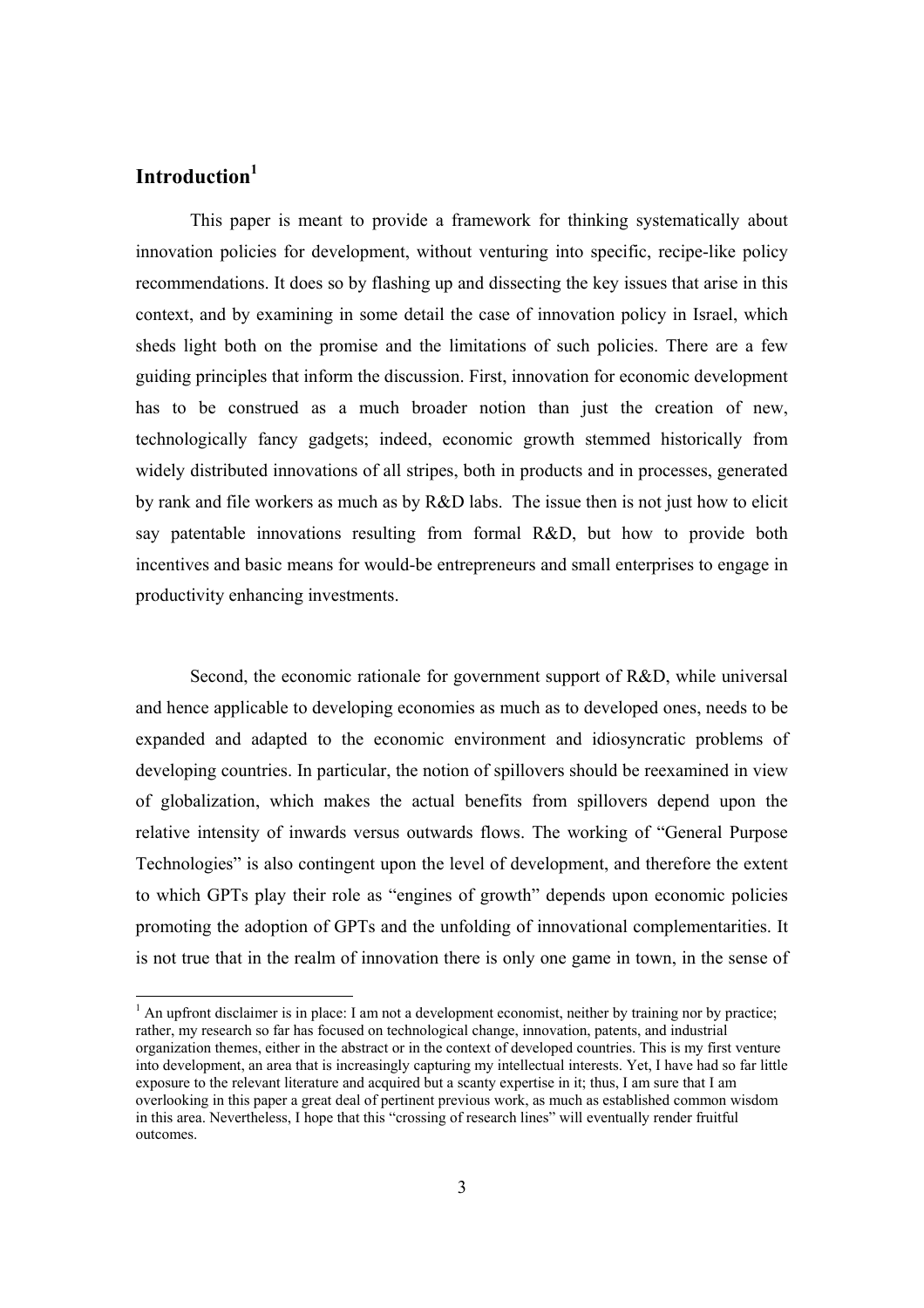innovating for global markets as part say of the network of multinationals; there is such a thing as local needs and local markets, which are not necessarily well served, and may require enhanced incentives from the government.

The Israeli economy offers a fascinating illustration of extraordinary success in innovation, particularly in Information and Communications Technologies (ICT), which came largely as a result of a concerted, long term strategy of government support for commercial R&D, which levered the potential of a highly skilled labor force. Yet, the benefits from the rapid growth of the High Tech sector eluded the rest of the economy, thus giving rise to a "dual economy" and a mediocre growth rate for the economy as a whole. Understanding this seemingly contradictory outcome may provide valuable insights for the design of growth-promoting innovation policies, which should focus on the trajectory and end destination of the knowledge generated by innovations, as much as in promoting innovation per se.

Lastly, section 6 discusses the broad policy corollaries that emerge from the analysis, and in particular the main levers which innovation policies for development should act upon: skills formation, provision of incentives, access to information, and availability of finance. As said, the paper stops short of sketching actual policies, both because that would be too presumptuous at this still preliminary stage, and because it is a basic tenant of the analysis that heterogeneity is key, and no sensible policy can be designed without paying due attention to the idiosyncratic characteristics of each country.

## **1. The scope of innovation in the context of development**

We commonly associate "innovations" with the development of new products that represent discrete improvements over existing ones in performing known functions (e.g. a CD versus a magnetic tape), or that open up entirely new functional categories (e.g. GPS, cardiac stents). These are labeled "product innovations" and are typically more visible to consumers than "process innovations", which lower the costs of producing given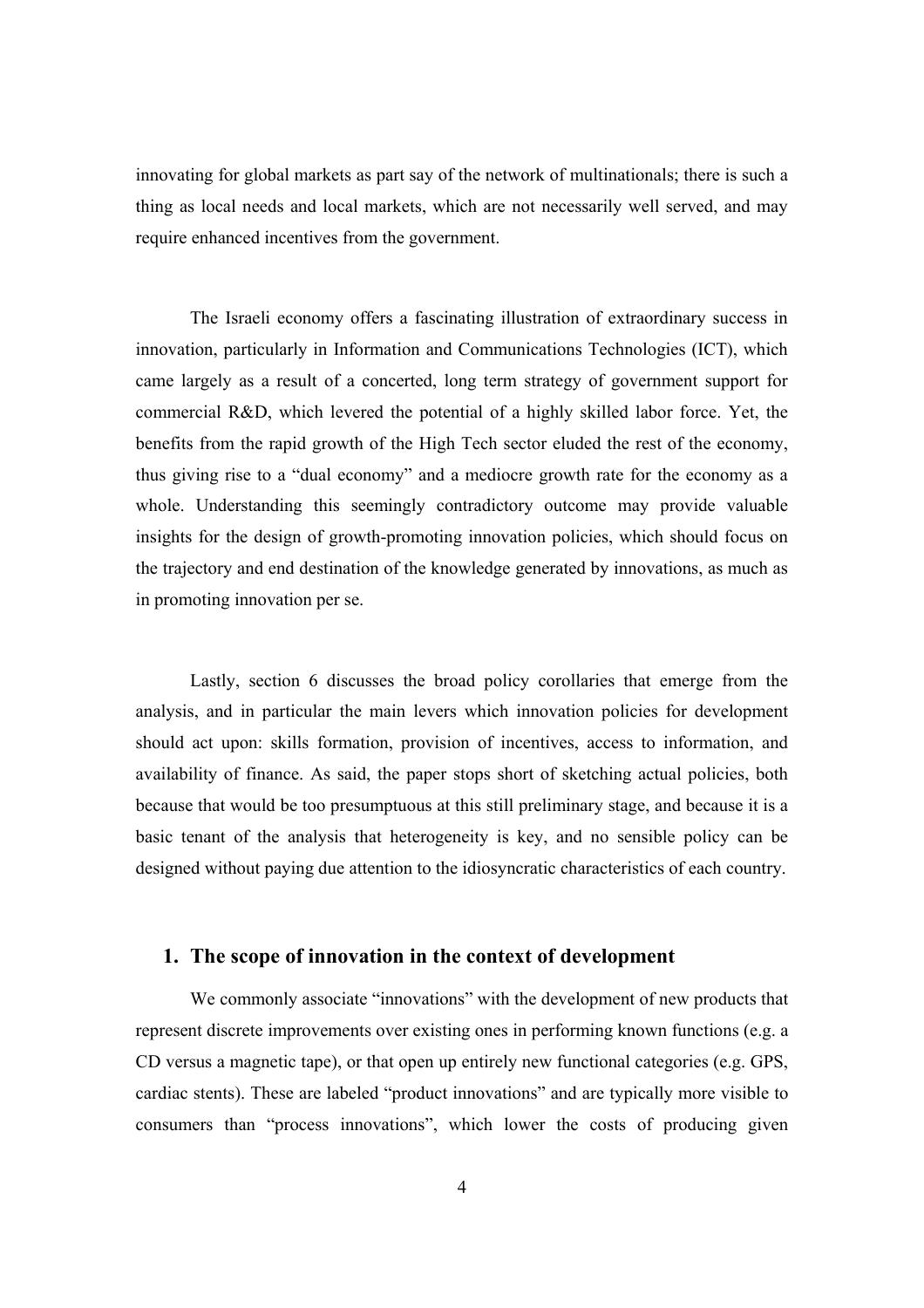products (e.g. hybrid corn, computerized machine tools). This typology is sufficiently broad to accommodate virtually any type of innovation, yet we are naturally inclined to focus attention on innovations that are both technologically salient, and that have had (or have the potential for) a significant economic impact. In particular, nowadays we tend to associate innovations with improvements in Information and Communications Technologies (ICT), no doubt the leading "General Purpose Technology" of our era. Yet the notion of innovation relevant for policy making in developing countries ought to be much broader, and the same goes for the related notion of spillovers. Indeed, understanding what innovation entails in countries that are technologically laggards, and exploring how a surge of innovation in them may generate wider ripple effects, may well be the key for the design of sound innovation policies in them.

Widely construed, innovation means conceiving, designing and implementing changes in the available set of products and production processes, which have a positive *expected* value for the innovator and/or for society. Innovation may thus consist of redesigning the goods produced so as to make them more appealing to buyers or cheaper to manufacture. It may entail altering the production process by rearranging the sequence or timing of tasks, the composition of material inputs, the kind and mixture of skills deployed, the nature of upstream and downstream linkages, etc. Innovation may bring in new, more efficient machinery that triggers a reorganization of work, or new ways of transporting inputs and outputs that in turn require complementary changes in them. All these as well as a myriad of other, small, scattered improvements throughout the whole spectrum of economic activity are part and parcel of what innovation consists of, and as Mokyr (1990) has convincingly argued, when taken together these may be the true unsung hero of economic growth.

There are two important empirical regularities to highlight in this context: The first is that the cumulative effect of widely distributed small improvements has been as significant for secular growth as the impact of discrete, "higher order" innovations (in the sense of entirely new products and production processes). The second is that innovations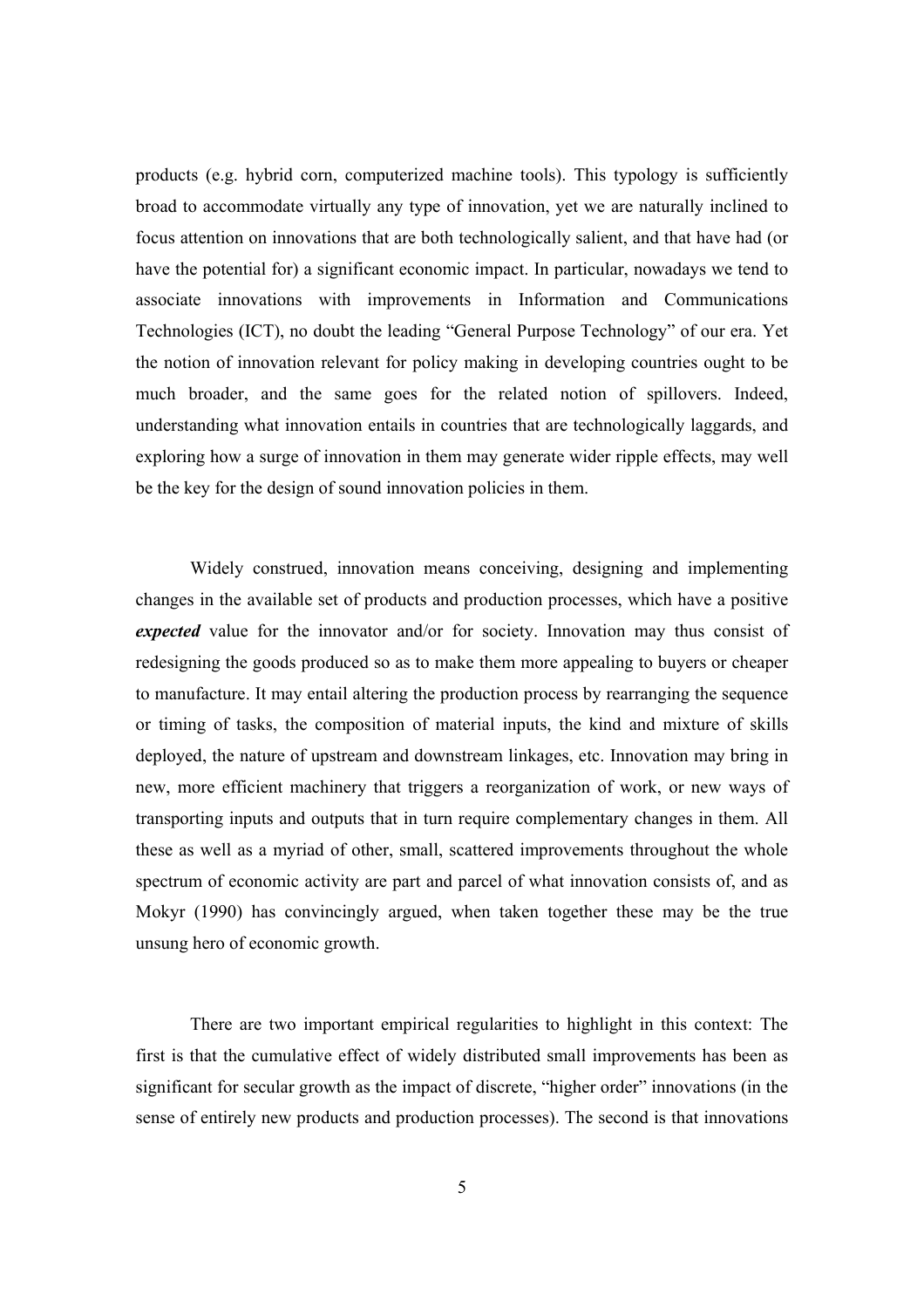entail a great deal of *interdependencies*, necessitating and triggering further complementary innovations in order to reap their full benefits (see Rosenberg, 1984, Ch. 3). This is certainly the case for "General Purpose Technologies" (GPTs), $^2$  but similar interdependencies happen also locally, "in the small", and not just for the dominant technology of an era.

These two features have far reaching implications for thinking about and designing innovation policies. Indeed, it is clear that in developing countries such policies should encompass more than just promoting and supporting formal R&D projects, and certainly more than doing so in technologically advanced ("high tech") sectors. Again, the cumulative impact of "small" and/or "informal" innovations (in the sense of innovations that are not the result of preconceived R&D projects) has been historically as large as that of innovations driven by formal R&D. Furthermore, most of economy activity takes place either in "traditional" sectors or in services, which do not qualify as "high tech." Technological change surely brings about structural transformations which in turn alter the composition and relative weights of the different sectors of the economy, yet in order for sustained growth to take place, most *existing* sectors have to experience innovation. A recurrent theme in this paper is thus that narrowly localized innovations are unlikely to result in economy-wide growth, even if the few sectors that do innovate are "high tech" and highly successful in themselves. We turn now to the economic rationale for government support of innovation on purely analytical grounds, i.e., regardless of whether the economic setting is that of a developed or of a developing country  $-$  in later sections we shall focus on the specific issues that arise in developing economies.

## **2. The economic rationale for government support of innovation**

Ever since the path-breaking research of Robert Solow (1957), economists have known that secular growth is due mostly to technological change rather than to factor accumulation, as previously thought. Indeed, a vast array of subsequent empirical

 $2$  As discussed below, the defining feature of GPT-driven processes is "innovational complementarities", which entails strong interdependencies between the GPT and the application sectors - see Bresnahan and Traitenberg (1995).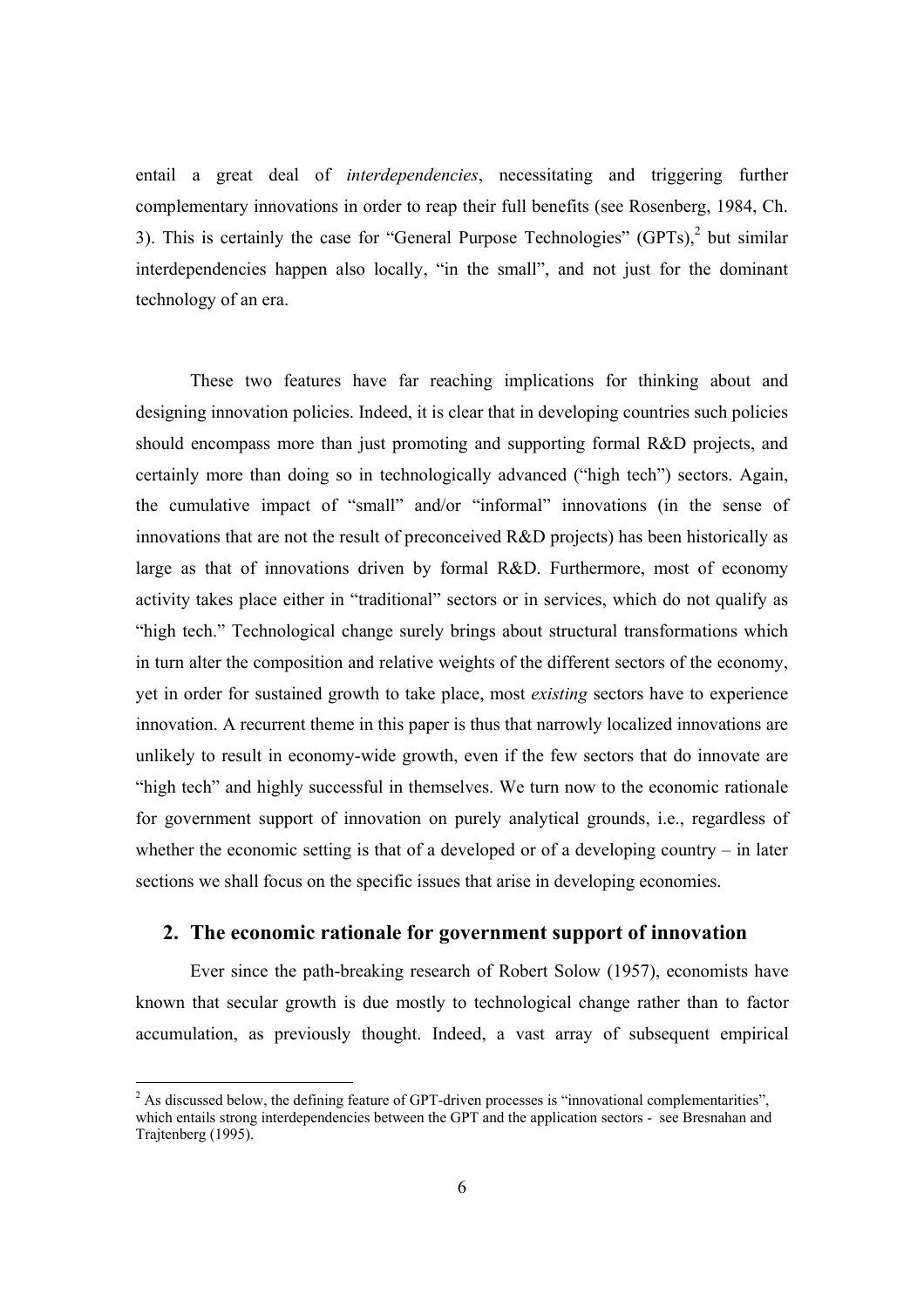research over half a century has conclusively shown that at least half of the growth in per capita income in virtually every country studied is associated with the growth of *Total Factor Productivity* (TFP) rather than to other, more traditional factors. However, attaching to the famous "residual" (i.e. TFP growth) the label of technological change begs the question of what exactly it contains, and more importantly, what are the *economic* forces that determine its course and pace.

Indeed, one of the frustrating aspects of the early phase of economic thinking about these matters was that the growth of TFP appeared to economists as an impenetrable "black box", and seemed to occur outside the realm of economic forces. A long and very fruitful research agenda pioneered by prominent economists such as Griliches, Jorgenson, Denison, Rosenberg and their associates sought to pierce open this black box in order to provide it with empirical content. With the advent of endogenous growth theory in the late 1980s (Romer, 1986, 1990, Grossman and Helpman, 1991, etc.) the economic profession as a whole came to accept the view that innovation, spillovers and R&D, were indeed the key factors driving *self-sustained*, long term economic growth and moreover, that these factors were generated from *within* the economic system, responding to economic incentives. This is then the conceptual framework that molds our analysis, namely, on the one hand the view of the centrality of innovation and knowledge creation in the growth process, and on the other hand the understanding that these are *economic* factors that may thus be shaped and influenced by properly designed economic policies.

One of the corollaries of the developments just sketched was the emergence of a soundly based and carefully articulated economic rationale for public support of R&D and innovation, which is by now widely accepted both among academic economists and practitioners. The basic argument for government support to R&D is that, while innovation is clearly a critical factor for growth (and hence *inter alia* for poverty alleviation), a well functioning market economy cannot generate by itself the optimal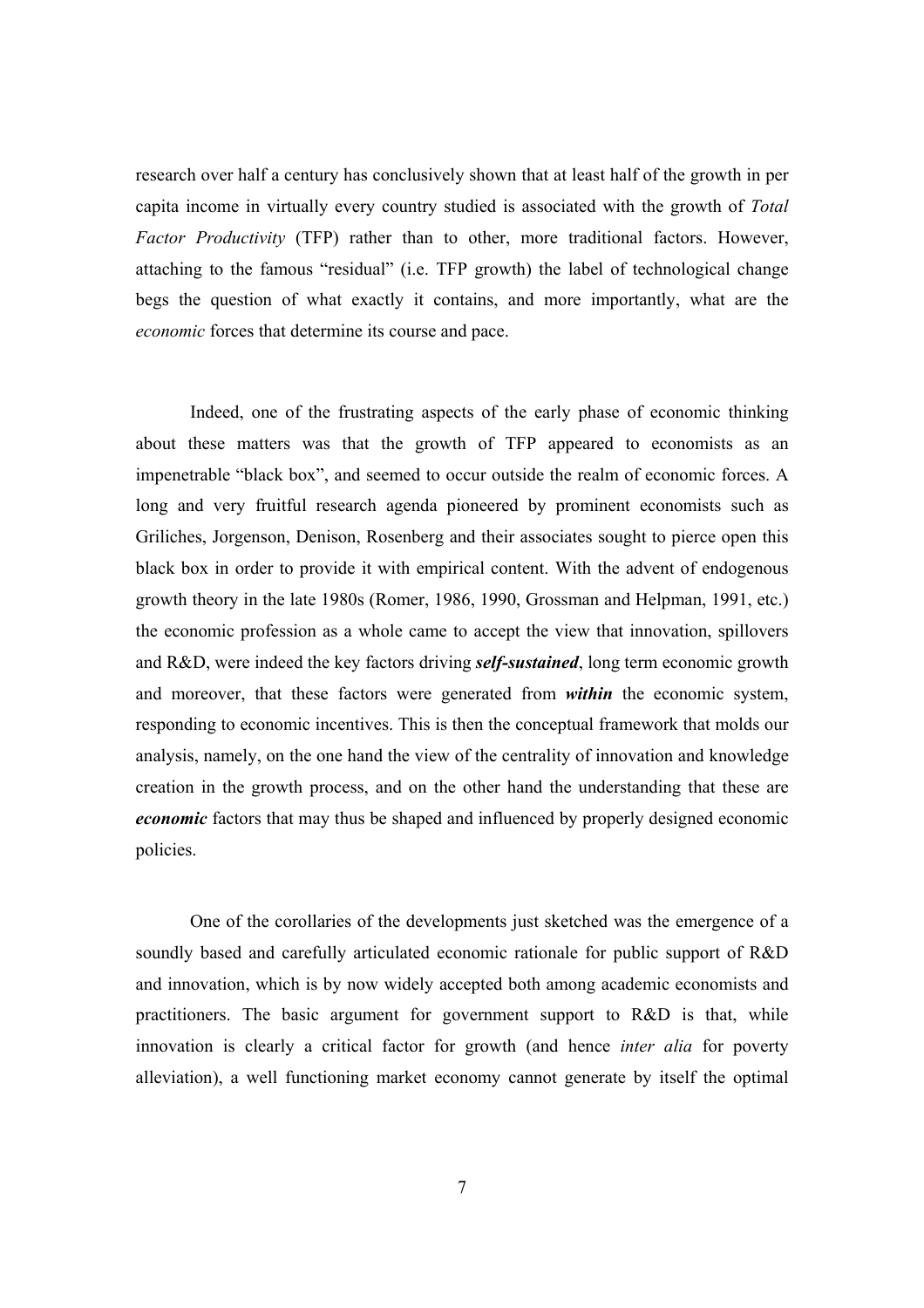levels of investment in innovation.<sup>3</sup> That is so primarily because of two sources of market failures (see Arrow, 1962): (*i*) partial appropriability due to spillovers, and (*ii*) information asymmetries which lead to a serious "funding gap." These failures inhibit private firms from investing enough in innovation and R&D, thus depriving the economy from one of the key levers of sustained growth.<sup>4</sup> We proceed now to discuss these failures in detail.

#### *3.1 Partial Appropriability and Spillovers*

A basic feature of knowledge creation is that the returns from investments in it are not fully *appropriable*. Knowledge has significant public good attributes: once created it costs little to reproduce and distribute, and it can be used repeatedly by multiple actors without impairing the amount available to others. This implies that firms making investments in knowledge creation capture only a portion of the benefits so generated, since they do not receive compensation for the "spillovers" that their innovative efforts generate, that is, for the positive externalities of their actions on other firms and agents. Further, new technologies confer benefits to the purchasers of new products (consumers and producers alike) that often exceed any increase in the selling price that can be sustained; these non-appropriable benefits are also commonly referred to as spillovers to consumers. Both type of spillovers, namely the purely technological externalities and the excess benefits to buyers, imply that the social returns from innovations may be far larger than the private returns.

As a result of this gap, innovators operating in a market economy will invest in innovative activities less than the socially optimal amount; the extent of underinvestment depends of course on the extent to which social returns exceed private returns, and that may vary widely across fields, technologies, stages along the innovation cycle, etc.

<sup>&</sup>lt;sup>3</sup> Investments in innovation are often used interchangeably with "Research and Development" (R&D), yet the former is a more general concept: R&D typically refers to formal investments in dedicated research labs, whereas there are many ways by which innovative activities may take place outside the lab. One has to bear this distinction in mind particularly in the context of developing countries, where formal R&D is much less common.

<sup>&</sup>lt;sup>4</sup> Clearly though, it is not enough to spell out such economic rationale: in order for it to lead to policy, it must be weighed against the *costs* of government intervention, namely the well-known problems associated with "industrial policies", capture, corruption, and the like.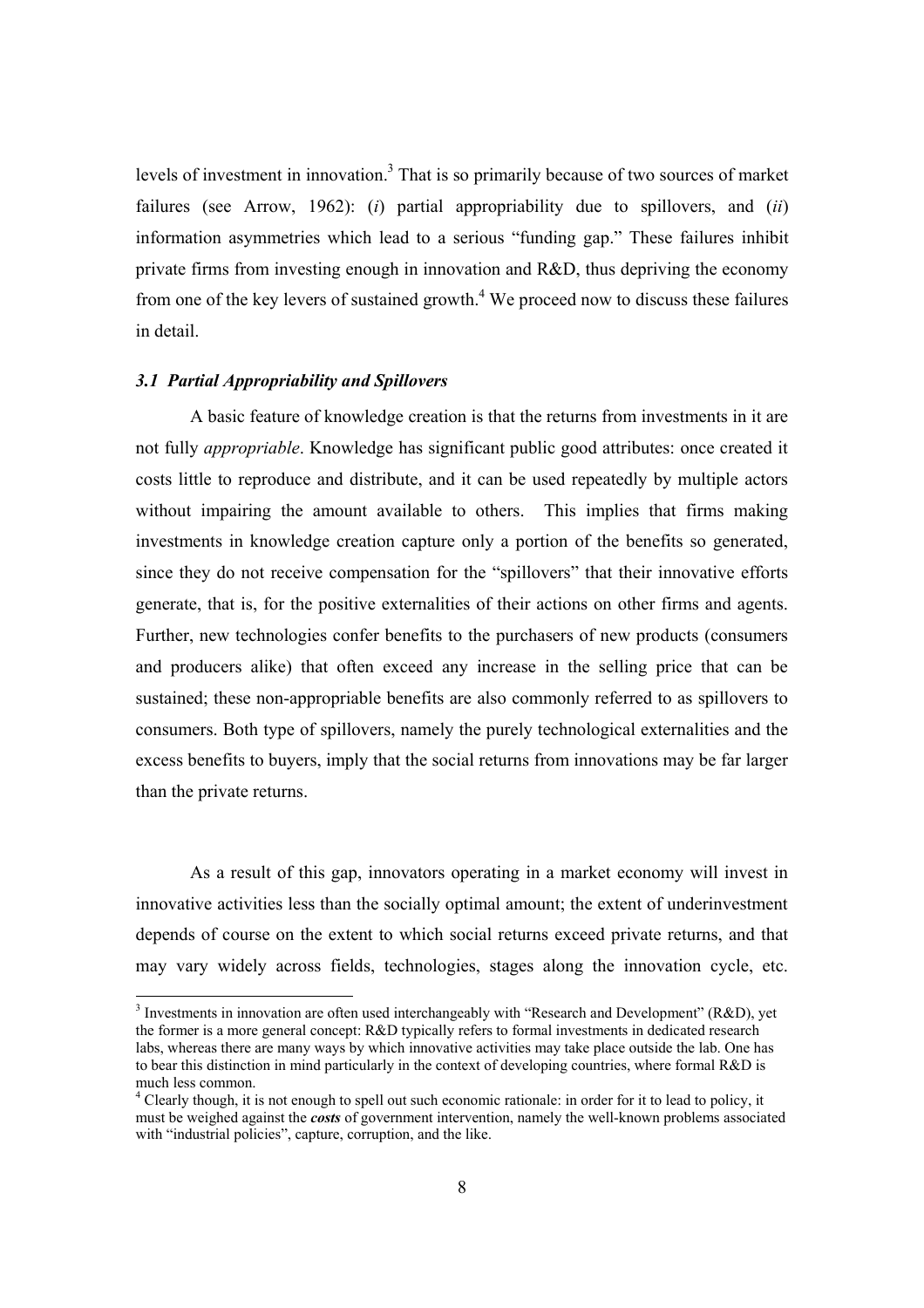Empirical studies have shown that the social rate of return on R&D expenditures are typically very large, and often exceed private returns by as much as a factor of 3 (see for example Jones and Williams, 1998). Moreover, these studies show that the returns to R&D exceed by a wide margin the returns from other types of investment, in particular from investment in physical capital. This implies that there are wide margins to increase the amount of resources devoted to R&D at the economy-wide level, and that the government should play a role in doing so.

Spillovers may occur in many different ways, one of them being the mobility of R&D personnel. The process of innovation and its commercialization in an enterprise significantly enhances the human capital of its employees. Indeed, employees acquire R&D skills and understanding of technologies and markets which are partly general, i.e. which go beyond the knowledge embodied in any specific innovation that they have developed, and that cannot be fully protected by Intellectual Property Rights (IPRs). Employees that move from one firm to another carry with them this human (or innovation) capital, which may benefit their new employers beyond the increment in wages that the mobile employees may receive. If mobility takes the form of migration, then the origin countries may be unwittingly "subsidizing" the destination countries through these spillovers; thus the mobility of inventors is an important transmission mechanism for spillovers, and hence a channel that should be closely monitored as it may have both positive and negative effects on any given country. Spillovers may also occur through economic transactions, such as trade: countries can increase their productivity by importing goods, particularly capital equipment embedding more advanced technologies (see Coe, Helpman and Hoffmaister, 1997), as well as through foreign direct investment, FDI (e.g. see Blomstrom and Kokko, 1999).

#### *3.2 Information Asymmetries and the "Funding Gap"*

A second source of market failure in the creation of knowledge has to do with asymmetric information between inventors and external agents (e.g. funding bodies such as banks). Innovative activities entail by necessity a fundamental information asymmetry,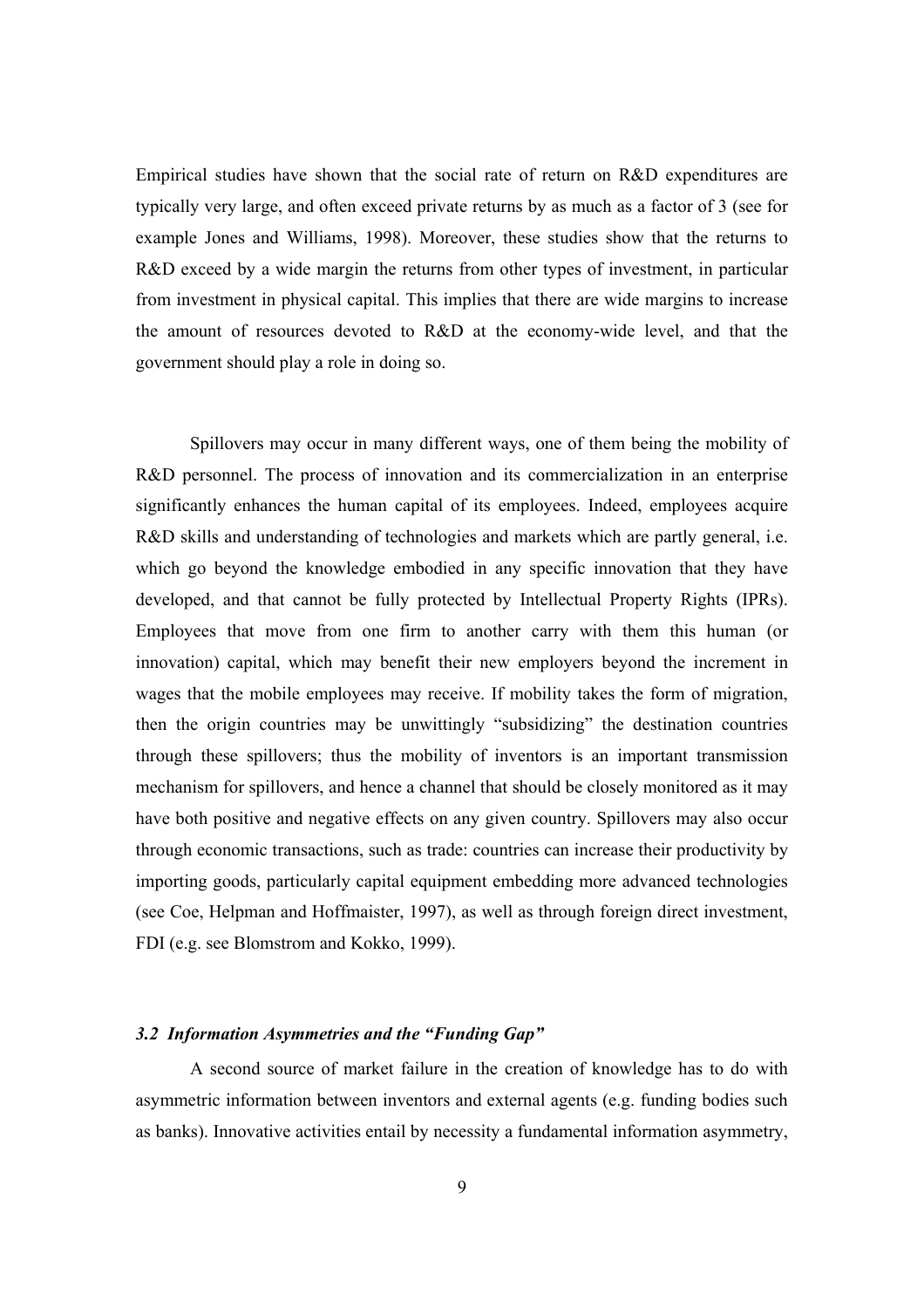certainly at the early stages when the inventor formulates the idea and seeks funds to develop it. Presumably the inventor has intimate knowledge of the technology and of the details of the planned innovation, of her true abilities to carry it out, and of the efforts she is willing to put into developing the innovation. However, there will always be a significant gap between what the inventor knows and what an external agent can gauge, even if the information on those crucial matters is well documented. In particular, there will be significant information asymmetries in this respect between the inventor and mainstream financial intermediaries like banks and institutional investors, who lack the capacity to verify the information and claims of the entrepreneur. Potential investors will therefore be skeptical of the likely returns on investments in developing new technologies, and therefore entrepreneurs who could offer attractive returns may have no credible way of conveying such potential to risk-averse investors.

The information asymmetry makes it very hard for a creditor or equity investor to predict the returns from a potential investment in new innovative ventures, which implies that such funding is not likely to be forthcoming. Thus in the absence of cash flows or other collateral, a typical start-up company or individual innovative entrepreneur will not have access to traditional sources of finance – this is the so-called "funding gap". At the most basic level then the "funding gap" implies that entrepreneurs face stiff constrains in the funding of innovations, and therefore will not invest (or will invest too little) in innovative projects that may have high social returns.

The information asymmetries are particularly stringent at the very early stages of the innovative process (the so-called "early stage technological development" - ESTD), that is, going from the raw idea to the formulation of a business plan. Not surprisingly, it is at these stages that the funding gap is most acute, and where the market may be particularly prone to failure. Indeed, a study by Auerswald and Branscomb (2002) shows that the three most important sources of funding for ESTD in the US were: internal corporate funds  $(32 - 47%)$ , the Federal and State Government  $(23 - 30%)$ , and "angel" investors" (24- 28%). Venture capital accounted only for  $2 - 8\%$ , and Universities for the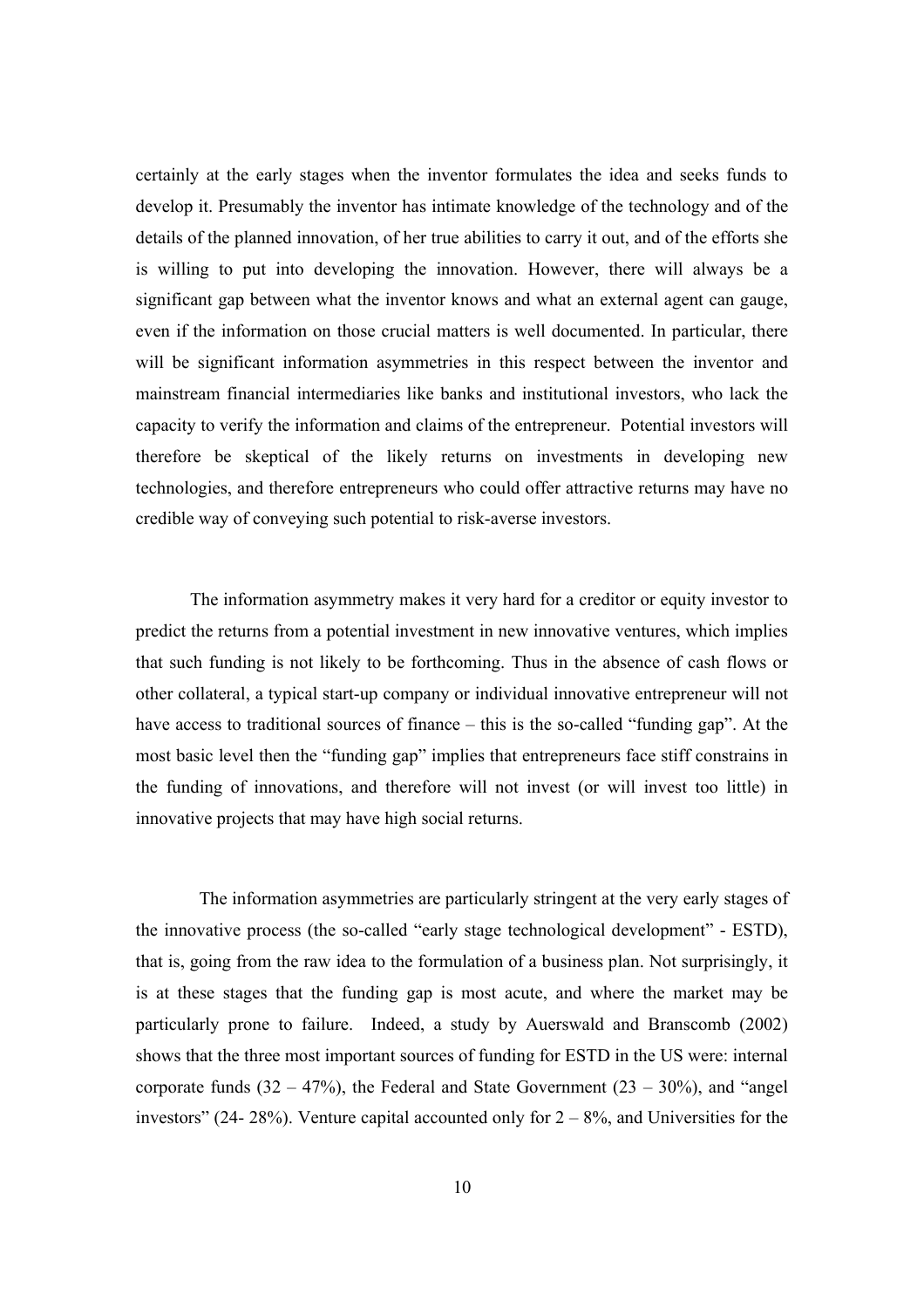remaining  $3 - 4\%$ <sup>5</sup> Equally telling, mainstream intermediaries like banks, private equity and other institutional investors are entirely absent from these early stages.

It is not surprising that internal funds account for the biggest share of ESTD financing, since this is the most straightforward way of overcoming information asymmetries. Established enterprises know the track record of their own inventors/ employees, and typically have a better understanding of the market and the commercial potential of internally proposed innovations than outside agents. Thus enterprises use cash-flows generated by established operations to finance innovation, or source external funds on the basis of their balance sheet strength.

The typical profile of "angel investors" is that of successful entrepreneurs that look for new opportunities to invest private funds (earned from their own previous innovations), and are willing to invest in early-stage projects in technological fields that they understand well ("having been there and done that"). They tend to get deeply involved in the funded ventures, providing managerial guidance, contacts, and acquiring significant overall control.

Early stage financing of innovation thus requires specialized investors with the skills to evaluate and directly manage the risks, or governments with broader public objectives, such as generating and internalizing spillovers that may benefit the economy as a whole. In the absence of internal cash flows and angel investors, even if appropriability is adequate to yield a reasonable profit expectation, it may be impossible to secure the capital necessary to develop a new technology. Quite clearly, the information asymmetries and funding cap problem is typically much more acute in developing countries than in developed economies.

<sup>&</sup>lt;sup>5</sup> The study was based on a 1998 survey and other data, and the wide range of estimates stems from the alternative use of restrictive or inclusive definitional criteria for the various components. There was a wide variance in these percentages across sectors and geographical areas.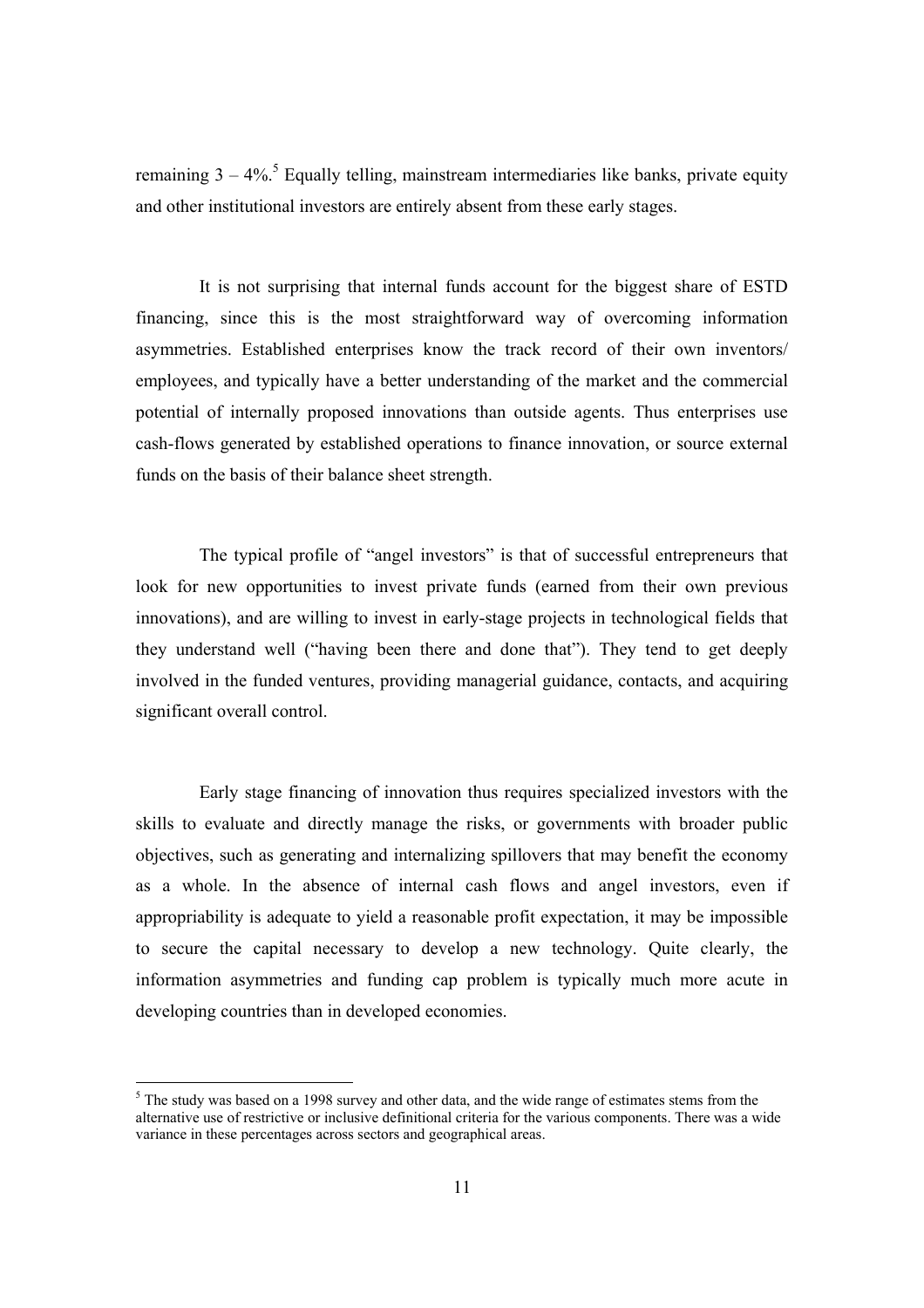## **3. Zooming in: innovation in developing economies**

#### *4.1 Local versus global spillovers*

 The spillovers-based argument clearly holds for large economies having a moderate ratio of exports and imports to GDP, the prototypical case being of course the US: being large increases the probability that other *local* economic agents will benefit, and trading internationally a relatively small proportion of its GDP lowers the risk of spillovers slipping out. For small open economies this is more complex: on the one hand spillovers may easily spill out of the country, and benefit external firms and consumers rather than the local economy.<sup>6</sup> Thus, increasing local innovation and R&D may not necessarily result in faster growth for the economy as a whole, even if it does propel the R&D intensive sectors, and benefit the global economy. On the other hand, being small and wide open increases the probability of being the *recipient* of spillovers that originate elsewhere: indeed, as Coe and Helpman (1995) have shown, these types of economies tend to benefit the most from international spillovers flows (in relative terms of course), mediated by trade. It is much harder to know what happens on net: to be able to capture these international spillovers the country needs to develop "absorptive capacity" (see Cohen and Levinthal, 1989), which entails *inter alia* investing in local R&D. At the same time, and as said, the locally generated spillovers from this same R&D may end up diffusing away from the local economy.

Any policy designed to promote R&D should pay close attention to this issue, namely, it should not aim just at increasing total R&D, but to do so in a way that incentivizes *local* spillovers rather than external leakages, develops absorptive capacity, and ultimately impacts the productivity of a wide range of sectors in the *local* economy. None of it can be taken for granted in small open economies, certainly not in developing countries.

<sup>&</sup>lt;sup>6</sup> "Small" here refers not to the size of GDP per se, but to the relative size of the relevant sectors in the economy, that is, those sectors that could potentially benefit from technological spillovers from innovation. Thus, countries such as Brazil or Indonesia would likely be considered "small" in this respect, whereas Finland or Taiwan would be "large".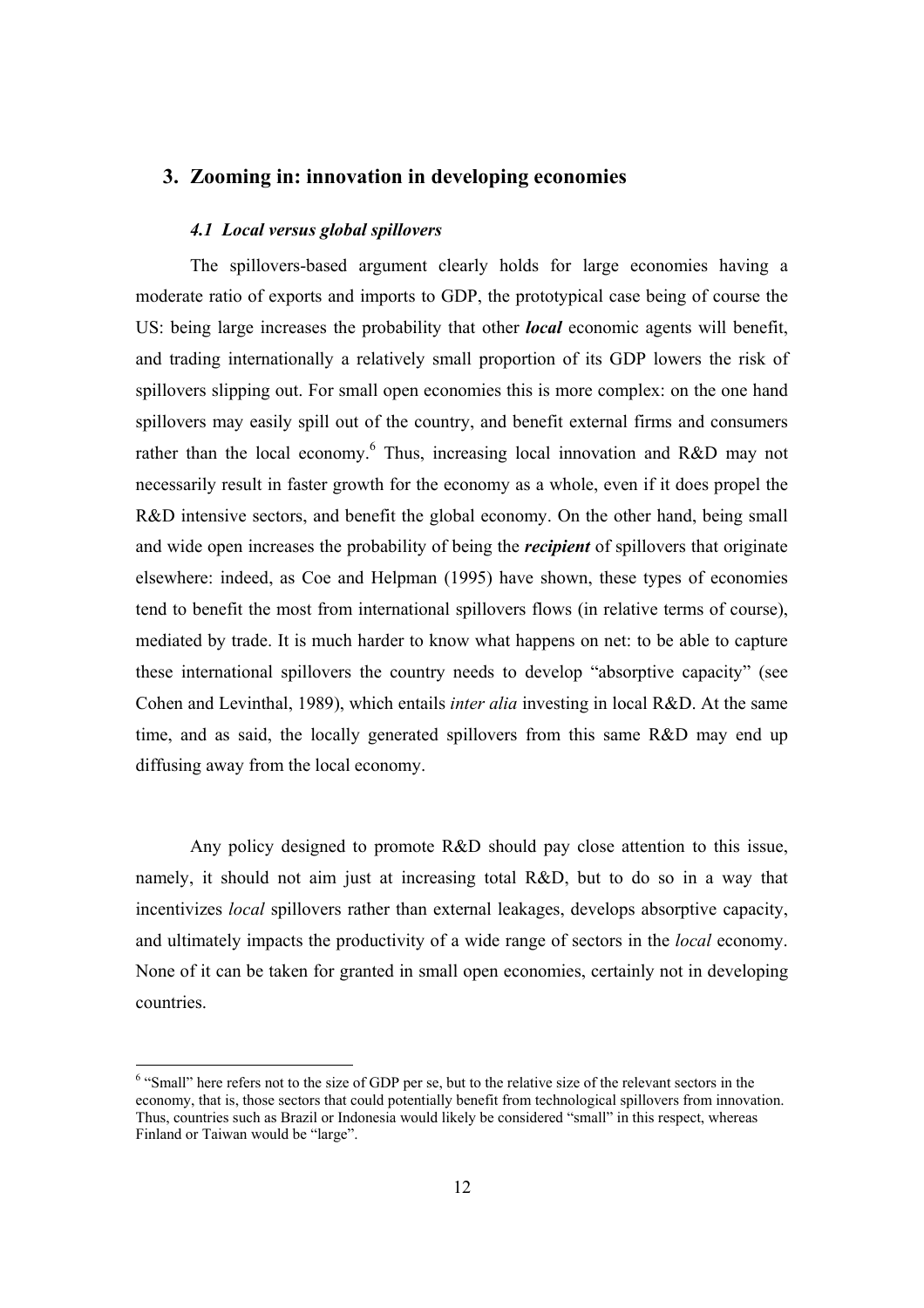#### *4.2 General Purpose Technologies*

Technological change contributes to growth wherever it happens, but there are certain technological advances that have played a critical role in fostering growth in the economy as a whole over the long haul. Indeed, in any era there are a handful (or even a single) "General Purpose Technologies" (GPT) that drive growth, by spreading over the different sectors of the economy and prompting them to innovate as well.<sup>7</sup> Progress in the adopting sectors feeds back into the GPT sector, providing incentives for further advances in the GPT itself, and thus setting up a positive, self-sustained loop.

Over the past two decades or so, innovation has commonly been associated with the tremendous technological advances that have taken place in what is loosely referred to as "High Tech", and in particular in Information and Communications Technologies (ICT). Indeed, the advent of the personal computer and the Internet, cell phones, the digitization of words, voice and image in a wide array of existing and newly created media, and above all the inexorable march of Moore's Law, have revolutionized the way by which we produce and consume virtually everything. The preeminent General Purpose Technology (GPT) of our era is undoubtedly ICT, and as such it is enabling and fostering economic growth in developed countries, as well as in many transition and developing countries.

Yet, the way a GPT fosters economy-wide growth is not simply and not mainly by innovation taking place just in the GPT itself; rather, economy-wide growth occurs when a wide and ever expanding range of *other* sectors adopt the advancing GPT, and as a consequence improve their own technology. A telling example is the revolution in retailing brought about by WalMart, primarily via the massive adoption of ICT-based methods; in fact, the gains in productivity of the retailing sector by itself made a sizable contribution to the total productivity growth of the US economy during the second half of the 1990s. The GPT sector itself is bound to be small relative to the economy as a whole, and however fast it innovates and grows in itself, it can never pull on its own the whole

<sup>&</sup>lt;sup>7</sup> See Bresnahan and Trajtenberg, 1995, and Helpman and Trajtenberg, 1998.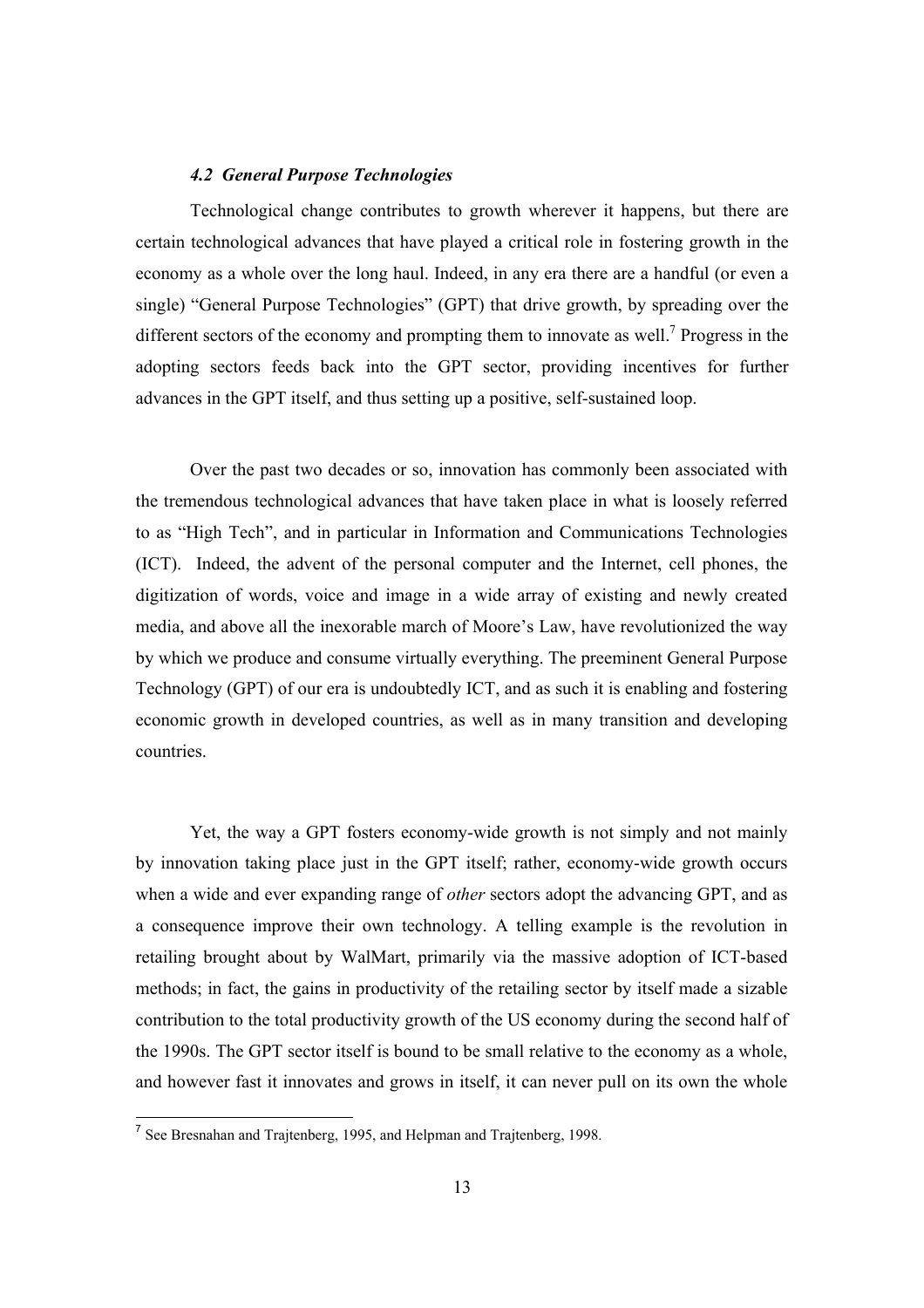economy (e.g. think of the steam-engine producing sector in the  $19<sup>th</sup>$  century, or the electricity sector in the first decades of the  $20<sup>th</sup>$  century). In that sense, the often used analogy of the GPT as a "locomotive" pulling the other sectors is wrong and misleading: if the rest of the economy fails to adopt widely the GPT, or fails to make complementary innovations in the adopting sectors, economy-wide growth will just not materialize.

A key issue then in "secondary countries," that is, in countries that are not at the frontier of the GPT, is how to allocate R&D and other innovative inputs so as to lever the growth potential of the prevalent GPT. What is clear is that just trying to jump into the bandwagon of ICT innovation per se is far from enough, and may not necessarily be the most effective strategy. Again, what needs to happen is that ever expanding segments of the economy adopt ICT in ways that increase *their* own productivity. These types of complementary actions (i.e. adoption of ICT, local innovations in traditional sectors, etc.) may well be less "flashy", less overtly "innovative", and therefore may not be deemed as worthy of support or encouragement, and yet these ultimately constitute the key to economy-wide growth.

Still, developing a local ICT industry, joining forces with ICT multinationals, and otherwise encouraging the ICT producing sectors may play an important role in the process of development. This is so both because of the concomitant development of local technological skills, managerial expertise, and world-class standards in ICT, and because such strategies require the wide opening of the economy, which brings in itself inflows of capital, expands trade, etc. In both dimensions then the spillovers of a thriving local ICT sector may play a crucial role in prompting the rest of the economy to follow suit. The point is that this latter stage may not happen by itself (or may take too long), and may therefore require government intervention.

Thus, growth-oriented innovation policies have to proceed from a far wider perspective than just promoting the ICT sector per se, and GPTs may well provide the guiding conceptual framework for that purpose. To repeat, the key point is not that ICT in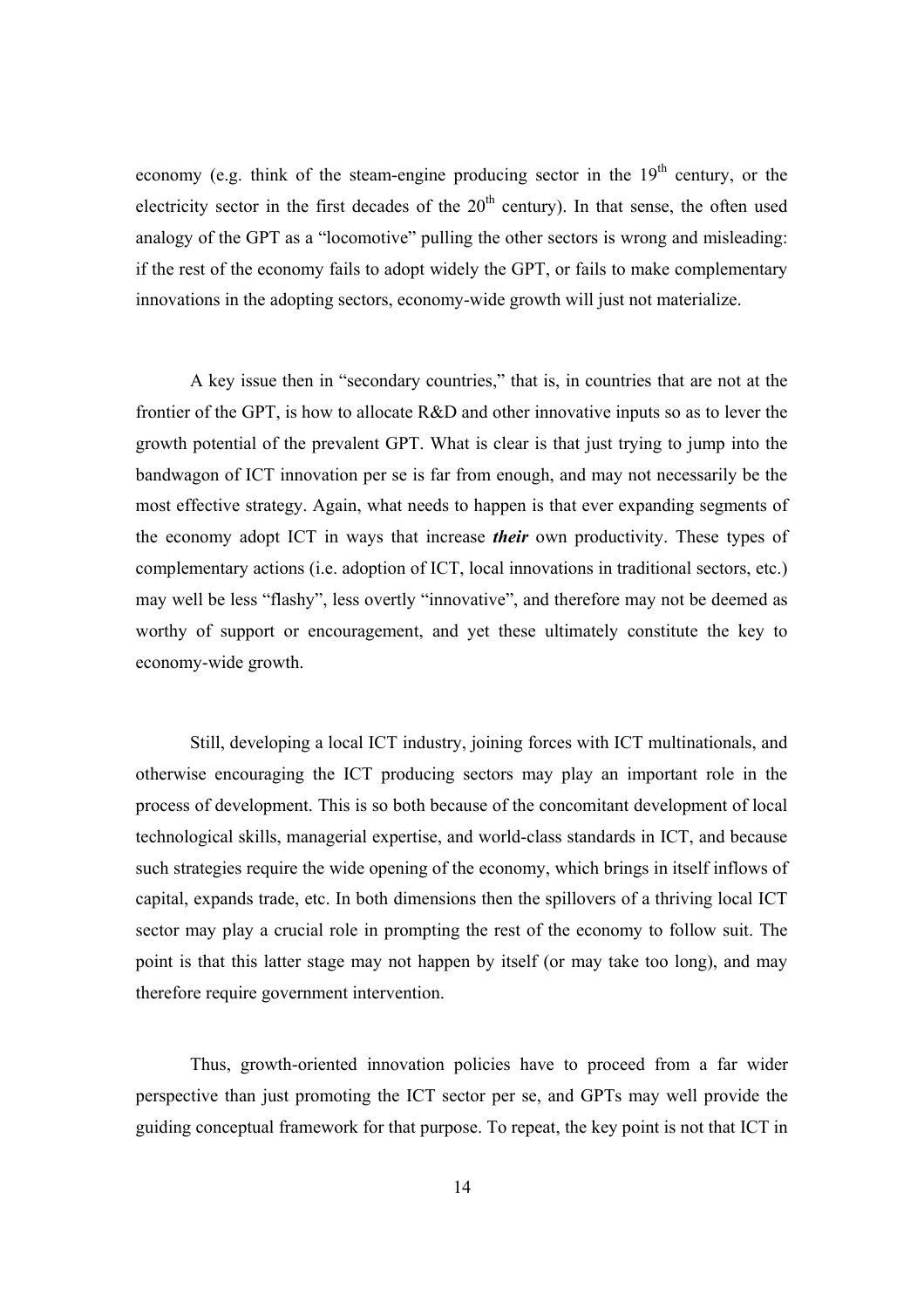and of itself "causes" growth, but rather that "innovational complementarities" in the adopting sectors ought to materialize for economy-wide growth to take place. The development of the ICT sector itself may be in some cases an effective stepping stone, but by no means the final destination. In fact, the recalcitrant problem may lie in eliciting adoption and innovation, not in ICT-producers but in those that could benefit from its use (see e.g. Jorgenson and Vu, 2005).

#### *4.3 Exports- vs. local markets-oriented innovation*

 The discussion above of "high tech" versus the rest of the economy already touched upon the issue of export-oriented innovations versus innovations aimed primarily at local markets; the two issues are connected and yet the latter is conceptually distinct and deserves further scrutiny. Widely held perceptions have it that in the era of globalization there is not such a thing as "local needs" or "local markets", particularly not in innovative technologies, but rather that virtually all relevant markets are global, and hence local innovators should aim at serving global demand rather than local niches. There is no denying of course that the ICT sector is preeminently global both in inputs and outputs, and that the extent of global specialization and cost arbitrage is increasing over time, leading to further productivity gains and faster innovation. To repeat, linking up with this vast, enormously complex and extremely dynamic technological web is for many countries a worthy policy goal. However, this does not imply that locally-oriented innovation is not desirable, and even critical for growth.

 To begin with, globalization does not imply homogenous demands, to be served by uniform products and services. Quite to the contrary, there is increased recognition of the inherent heterogeneity of preferences (and of "needs", even if this notion is ill defined in textbook economics) within specific markets, and of the vast opportunities both to increase consumer surplus and profits by catering to this heterogeneity. In fact, advances in ICT and in the Internet in particular are often heralded as providing the means for such "mass customization", that is, for tailoring products and services to the specific preferences of individuals, without sacrificing scale economies.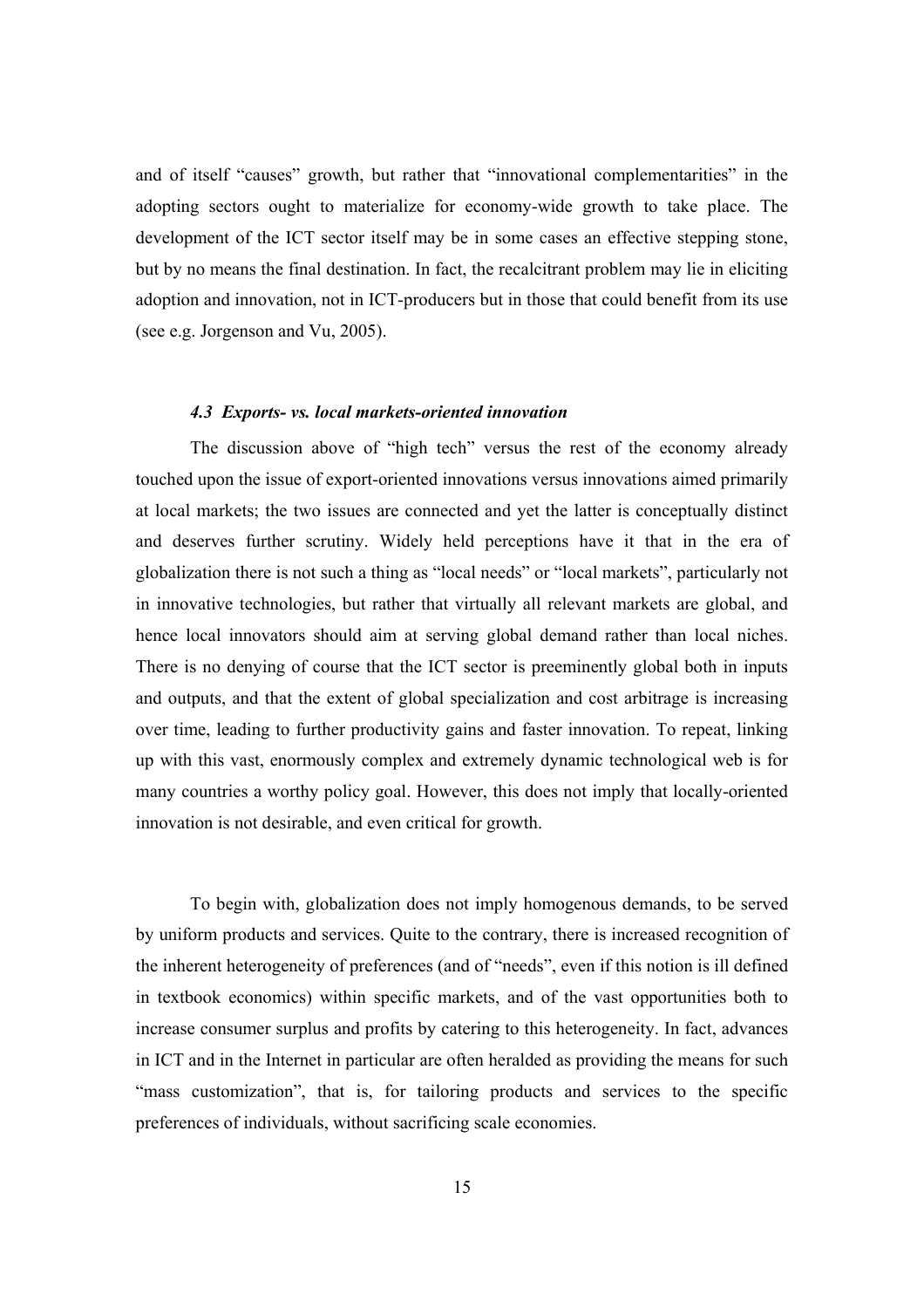What is true for markets *within* (advanced) countries surely holds *across* markets, across countries, across the development divide. That is, the needs to be served in developing countries differ from those of developed countries in a wide array of markets, and in some areas they may be radically different. Therefore, there is not such a thing as just one way of going about R&D and innovation, namely, plugging into the global network of high tech, in order to supply the demand emanating mostly from developed countries. Rather, there are vast areas of economic activity where innovation is needed to serve *local* needs, *local* demand, whereby "local" may mean a large fraction of the world population.

A few examples illustrate this point: In the area of health care, the incidence of diseases in less developed countries differs significantly from the western world, with the prime example being the prevalence of tropical diseases (e.g. malaria, parasites, yellow fever, etc.). Moreover, given the dearth of access to medical care, often even to elementary medicine, less developed countries require first and foremost innovative ways of delivering simple, cheap, easily administrated preventive medicine. Innovation in sophisticated technologies (e.g. fMRI, stents, "orphan" drugs for rare diseases, etc.) are virtually irrelevant for those countries, and in some cases may end up having the wrong unintended consequences (such as the widespread use of ultrasound in India to select male newborns).

 In the context of ICT, and software in particular, what less developed countries typically need is not more features in already highly complex and cluttered software packages, but rather simplicity of operation, "sturdiness", and backward compatibility, so that barely literate workers could use the software in a reliable fashion, and use older versions as well. The same applies to computers and computer-based tools. Likewise, one could think of innovations aimed at improving and reducing the costs of satellite based broadband to deliver Internet services to farmers in isolated villages, and search engines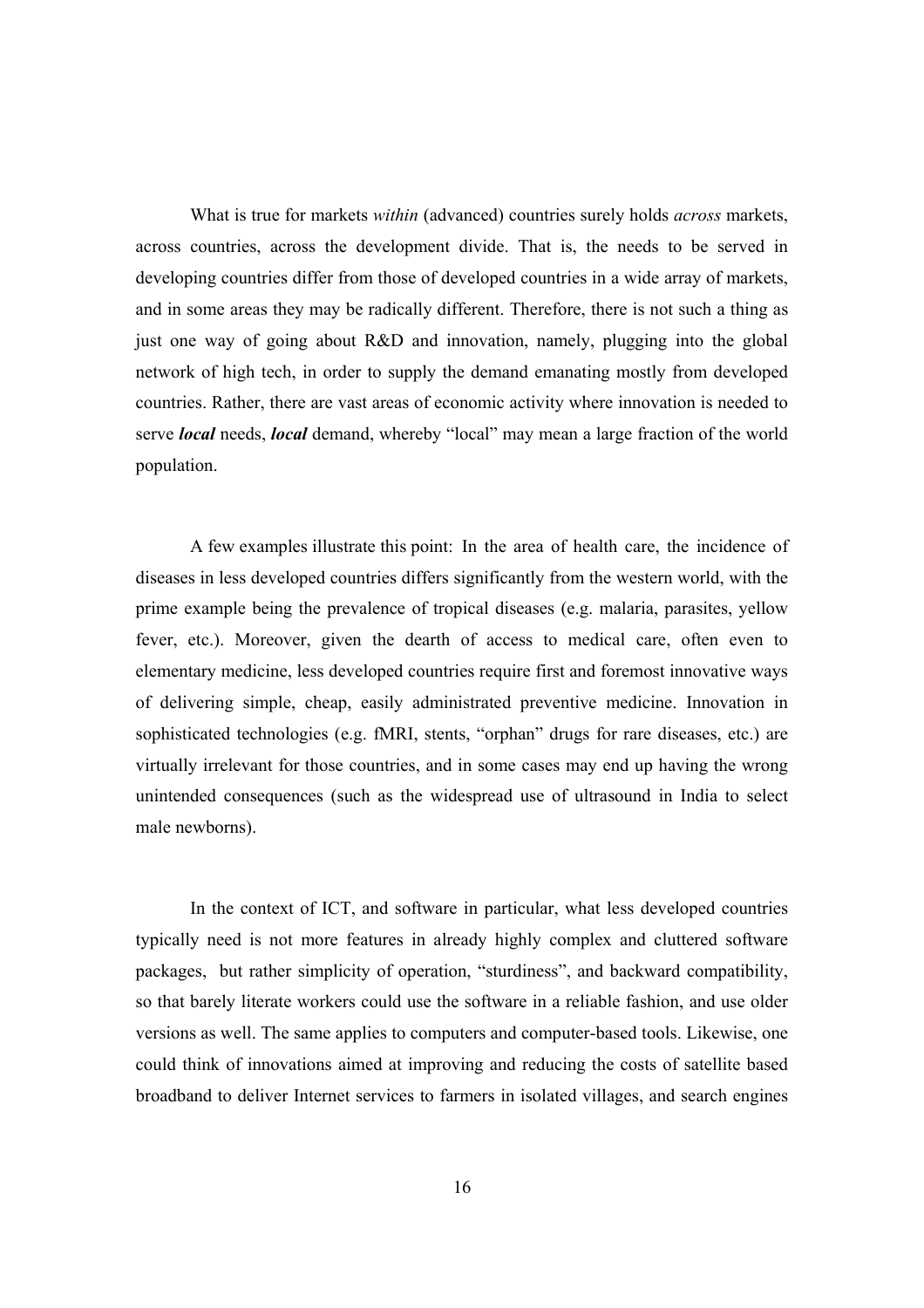tailored to their prime needs, e.g. having real time information on prices of crops and of agricultural inputs.

 It could be argued that if it were profitable to invest in innovation oriented towards local needs, then market forces would lead to it, and therefore there is no reason for concern. The following diagram exemplifies why that may not be the case:



*D<sub>G</sub>* denotes the demand emanating from high income countries (the "global" demand), whereas  $D_L$  stands for the local demand;  $AC$  is the average cost curve facing local entrepreneurs, which shape is driven by a fixed cost of innovating, assumed here to be the same both for innovations geared to local and to global markets. Absent intervention the local entrepreneur will surely develop an innovation to serve the global demand, since doing so would result in positive profits, whereas as things stand serving the local market would not even cover the fixed cost. Is it optimal then to leave it at that? Not necessarily: a small R&D subsidy may tip the balance and make it profitable to innovate for the local market, and the local surplus generated may be significantly larger than the subsidy. Recall that the "global" consumer surplus (under the  $D<sub>G</sub>$  demand curve) is irrelevant from the standpoint of the local economy, only the profits count, whereas if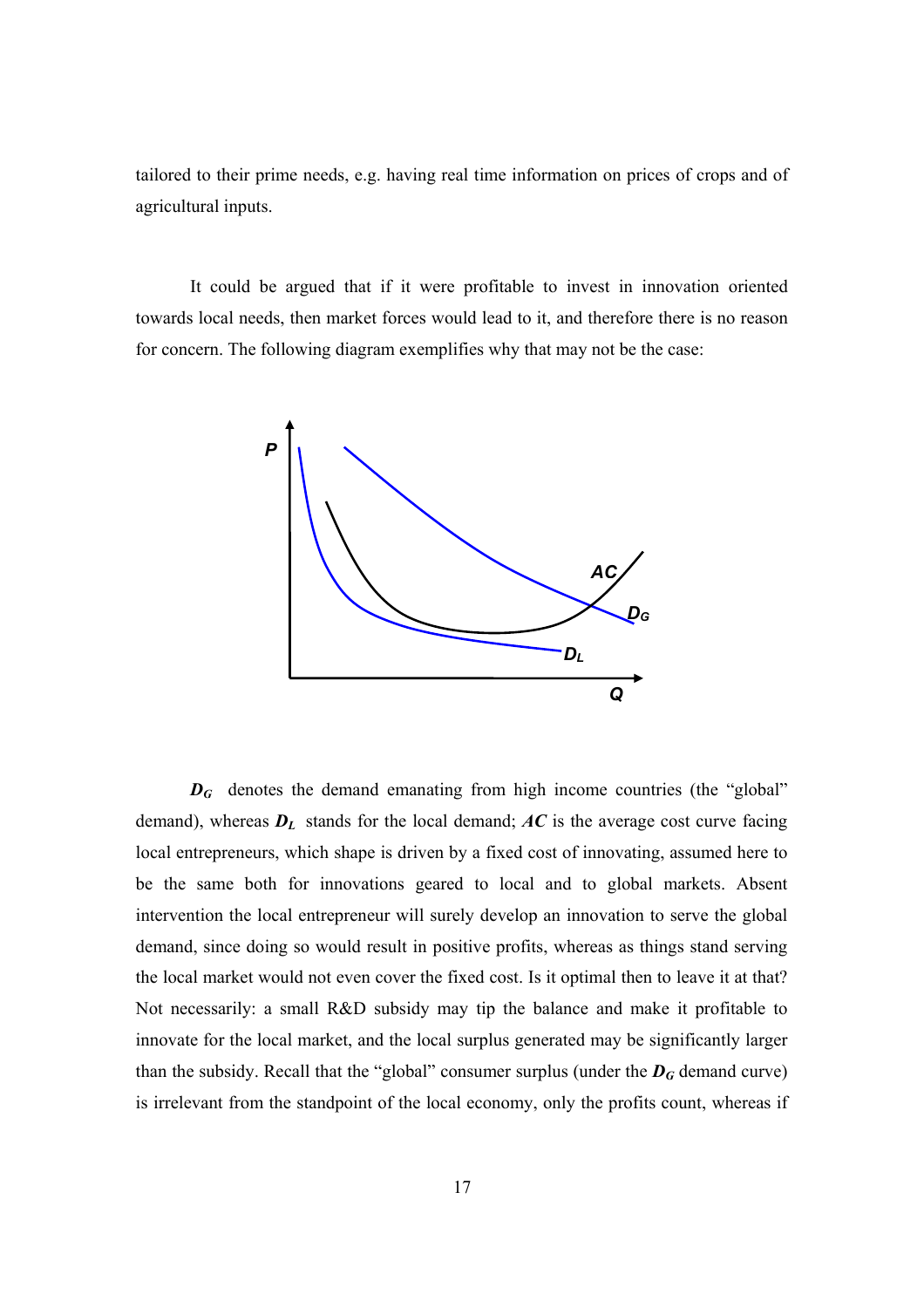serving the local demand *both consumer and producer surplus* should count equally. In particular, the social gains of serving the local market in terms of consumer surplus may be very large, as is likely to be the case in the area of medical care (e.g. developing a malaria vaccine). Moreover, local spillovers may be in some cases more significant and more widespread if innovating for the local market, if only because of demonstration effects, but that remains of course to be established empirically.

## **4.** Success in innovation, elusive growth: the case of Israel<sup>8</sup>

The development of an innovative and highly successful Information and Communications Technology (ICT) sector in Israel constitutes an interesting case that exemplifies both the potential and the limitations of a "High Tech" strategy as a lever for economic growth. Let us start with a brief recount of the background factors that led to the design of far-sighted innovation policies and to the ensuing emergence of the High Tech sector. After two decades of extraordinarily rapid growth, the Israeli economy had reached an impasse by the early 1970s: the big waves of immigration had subsidized, and the economy had outgrown the centralist mold that worked so well initially. Israel had little natural resources, but plenty of highly skilled manpower, as well as scientific and technological prowess, and hence the question was how to mobilize these assets for economic growth. It is important to point out that at that time the by now commonplace notions of "High Tech", "Knowledge Economy" and the like were not part of the lexicon, and economists were still a long way from appreciating the centrality of innovation and R&D as mechanisms for *endogenous* growth. The Israeli government made then a crucial strategic decision: to jump start and breed a "science-based" sector, by providing broad financial support for commercial R&D and making up for market failures.

#### *5.1 Innovation policies in Israel*

 From the start the hallmark of Government policy in this realm was "neutrality", meaning that the government does not "pick winners", does not decide which sectors, firms or technologies to support, but rather responds to market demand and signals. This

 $8 \text{ For background on innovation in Israel see Traitenberg (2001) and (2002).}$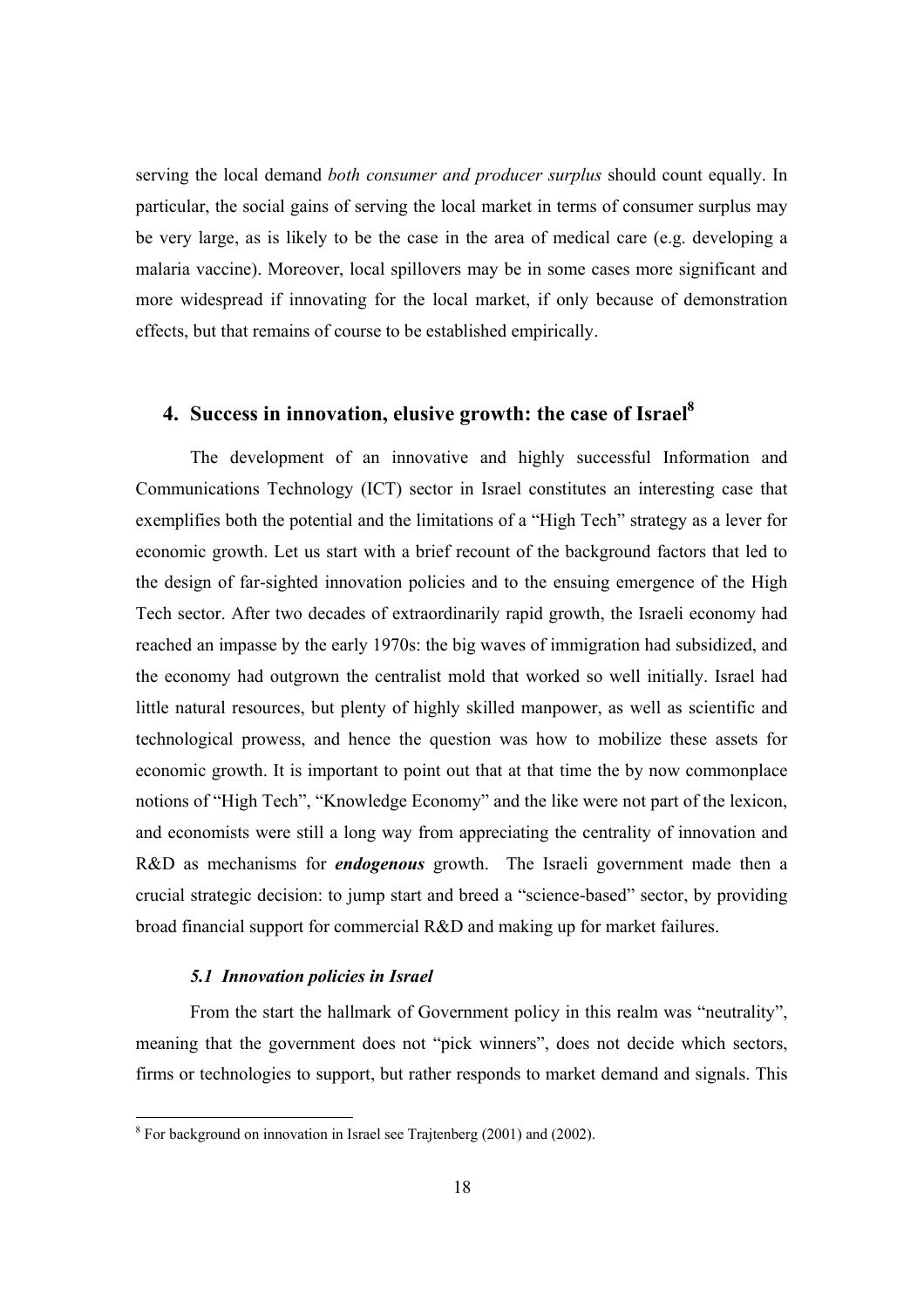proved to be a crucial feature that surely played an important role in ensuring the long term success of the strategy. Another defining characteristic of Israel's innovation policy has been its dynamism: new and varied programs have been created in response to changing needs, and existing programs are constantly fine-tuned in light of market developments. The key instrument is the matching grants program, administered by the Office of the Chief Scientist (OCS) at the Ministry of Industry and Trade, which is the main government body in charge of innovation policy. Firms submit proposals for R&D projects, which the OCS reviews according to set criteria that include technological and commercial feasibility and merit as well as risks, and also the extent to which these projects can be expected to generate spillovers.<sup>9</sup> Projects that qualify receive a grant (or rather a conditional loan) of up to 50% of R&D costs; if the project succeeds the recipient pays back the grant in installments defined as a fixed percentage of sales of the product stemming out of the R&D project (about 3% of sales per year).

In the early 1990s a series of novel programs were set up, of which the most important were the "Magnet" industry-academy consortia program, the "incubators" program, and the "Yozma" program jump-starting the venture capital sector. The "Magnet" Program, instituted in 1993, supports the formation of consortia made of industrial firms and academic institutions in order to develop *generic, pre-competitive* technologies. These consortia are entitled to multi-year R&D support (usually 3 to 5 years), consisting of grants of 2/3 of the total approved R&D budget, with no repayment requirement. The consortia must be comprised of the widest possible group of industrial members operating in the field, together with Israeli academic institutions doing research in scientific areas relevant to the technological goals of the consortia. Current consortia include nano functional materials, streaming media messaging, and digital printing.

Incubators are meant to provide fledgling entrepreneurs with the basic means required at the very early stages, in order to develop their innovative ideas and set up new businesses, including financial support, physical installations, and advisory services. The

<sup>&</sup>lt;sup>9</sup> Spillovers became an explicit criterion only recently, following a rewriting of the R&D Law.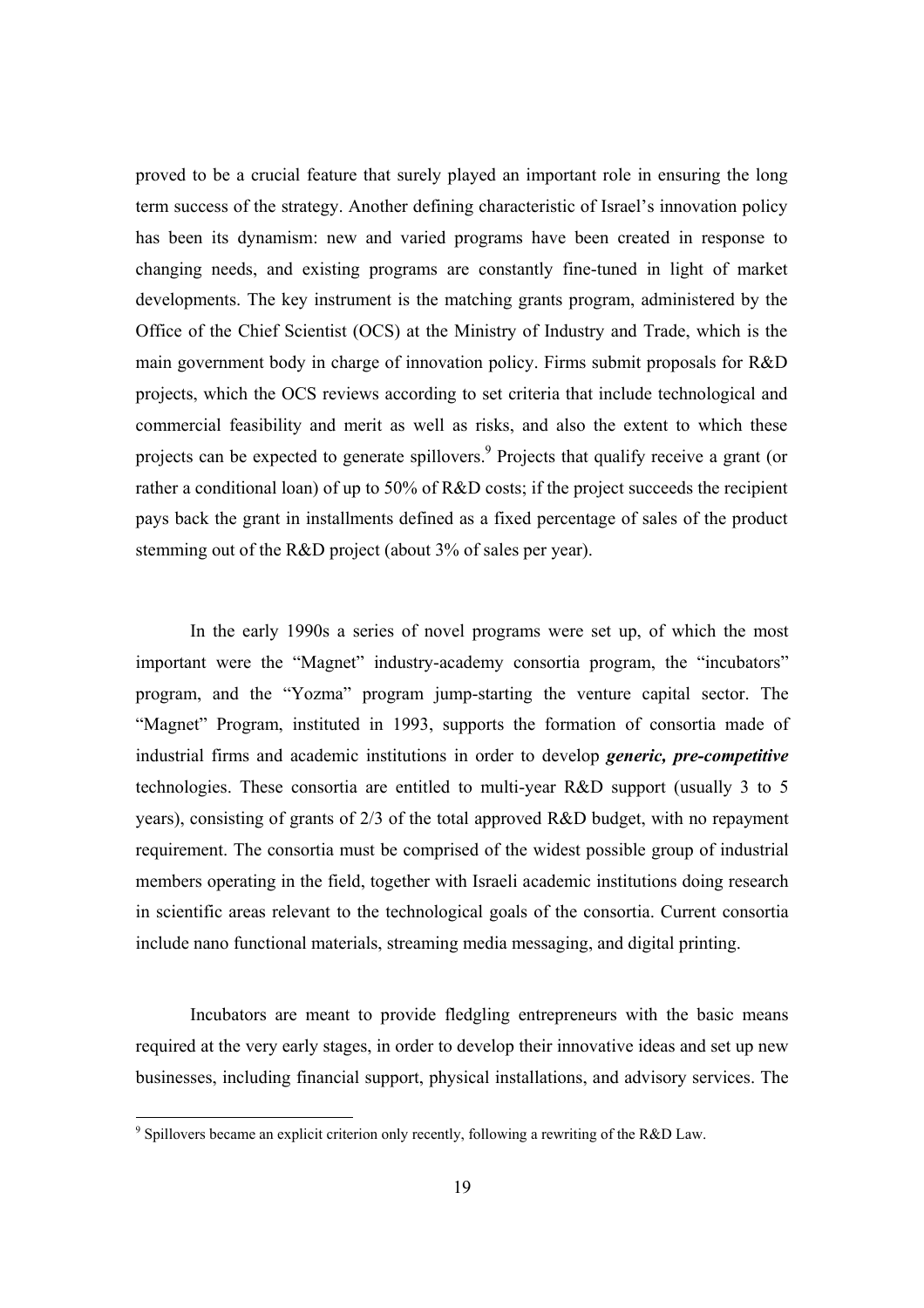program was introduced in the early 1990s, when immigration from the former Soviet Union had reached its peak. Many of these immigrants were scientists and skilled professionals that had plenty of ideas for innovative products, but were lacking in virtually all other dimensions required for commercial success, from knowledge of commercial practices in western economies, to managerial skills and access to capital. The premise is that the technological incubator would significantly enhance the entrepreneur's prospects of raising further capital, finding strategic partners, and thus emerge from the incubator with businesses that can stand on their own. Even though it originally targeted new immigrants, the program is open to all.

From the start, government support to R&D was meant not only to incentivize innovative activities, but also to compensate for the lack of well-developed capital markets. With few exceptions, the high tech sector could not rely on local sources of finance and, given the impediments at the time, for the most part could not raise capital abroad either. Thus, the R&D subsidies provided by the OCS fulfilled also an acute *financial* need, but they could hardly make up for the dearth of other financial sources. In addition, Israeli high tech firms were traditionally strong in technology but lacking in managerial expertise and competencies. Recognizing these needs, the government decoded to establish in 1992 the "Yozma" program,<sup>10</sup> which was meant to jump-start the venture capital market in Israel. Yozma established a number of venture capital funds, that were initially funded by the government but that included also local and foreign private investors. The "carrot" offered to the latter was the issuing of options to buy Yozma's shares in these funds in 5 years time at a predetermined price. Yozma managed to attract prominent foreign multinational investors (the likes of Advent of Boston, GAN of France, Daimler-Benz of Germany, the China Venture Management of Taiwan, etc.), which brought along not only their financial resources but most importantly their expertise. Shortly after its establishment, Yozma managed to set up 10 venture capital funds and helped raise close to \$200 million.

<sup>&</sup>lt;sup>10</sup> "Yozma" means "initiative" in Hebrew.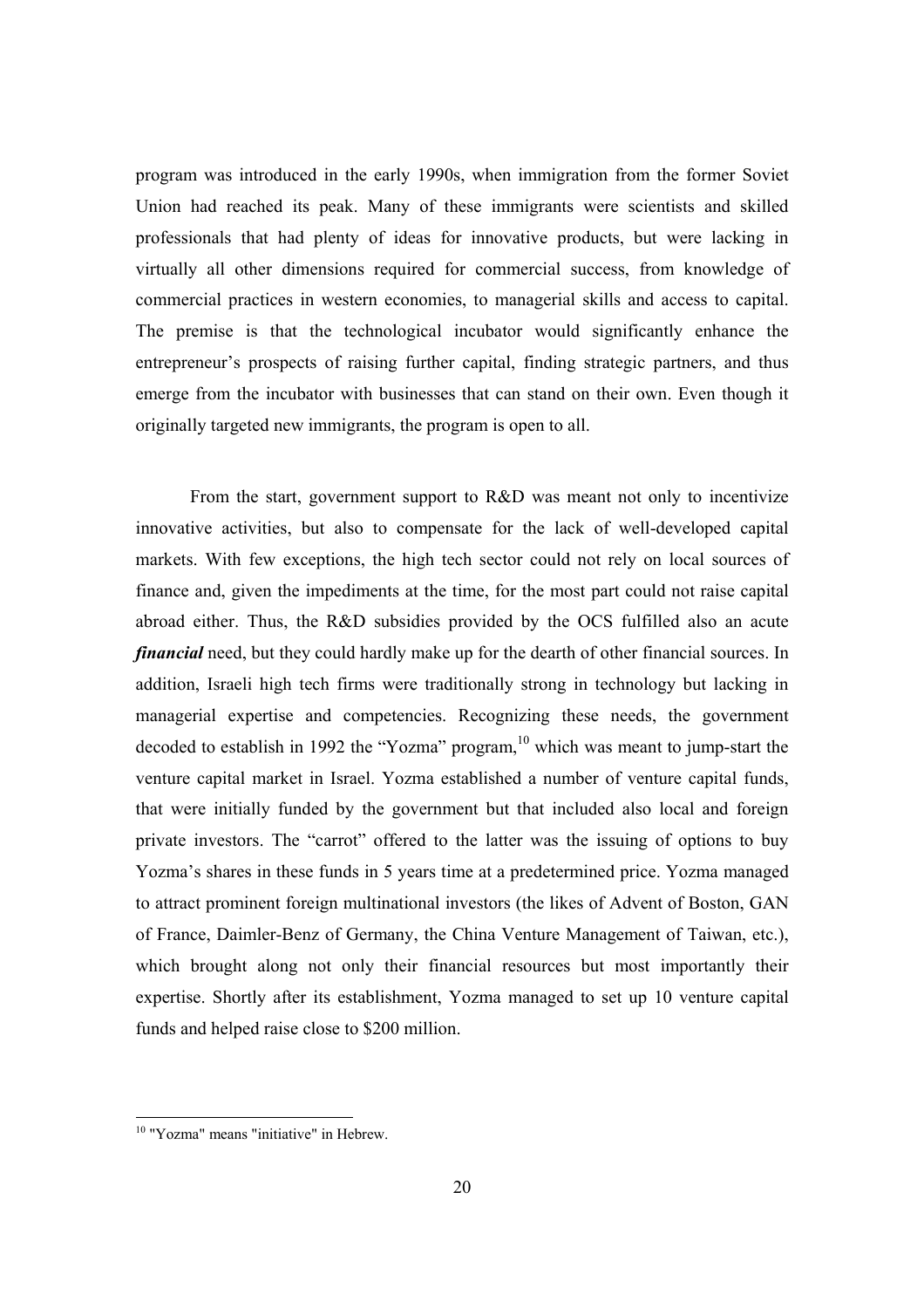Contrary to other government programs, Yozma had at inception a fixed life expectancy of 7 years. In fact, though, its rapid success allowed it to terminate its activities early on: in 1997 its direct investment portfolio was privatized, and thus its mission came to an end. Since then the venture capital market in Israel has boomed, with over 80 funds in operation, having raised close to \$10 billion during the period 1993- 2000, with actual VC-backed investments reaching a high of 2.7% of GDP in 2000 (a world record – see Avnimelech and Teubal, 2005). In addition, capital markets have greatly expanded in Israel since the mid 1990s, and international access has improved dramatically; for example, Israel is the foreign country with the largest number of IPOs in Nasdaq (closely contested by Canada). This burst of funding sources imply that government support to R&D can confine itself to its original role of subsidizing innovation in order to bridge the gap between the social and the private rate of return, without having to take on a further financial role.

#### *5.2 Outcomes*

These policies, together with other contributing factors (such as the training of young cadres of ICT specialists by the defense sector, the immigration from the former Soviet Union, etc.) managed to unleash the potential embedded in Israel's abundant human capital. The following facts and figures summarize the staggering development of High Tech in Israel since the early 1990s:

- The ICT sector grew during the decade of the 1990s at an average rate of 16% per year, jumping from 5% of GDP in 1990 to 14% in 2000, and contributing a full 1/3 of the growth of GDP.
- ICT exports grew over the 1990s by a factor of *6*, reaching \$15 billion by 2000, and accounting for 1/3 of total exports.
- The Venture Capital sector became the 2nd largest in the world after that of the US.
- Israel stands internationally as number 4 in terms of number of patents per capita granted by the US Patent Office to Israeli inventors, after the US, Japan, and Taiwan.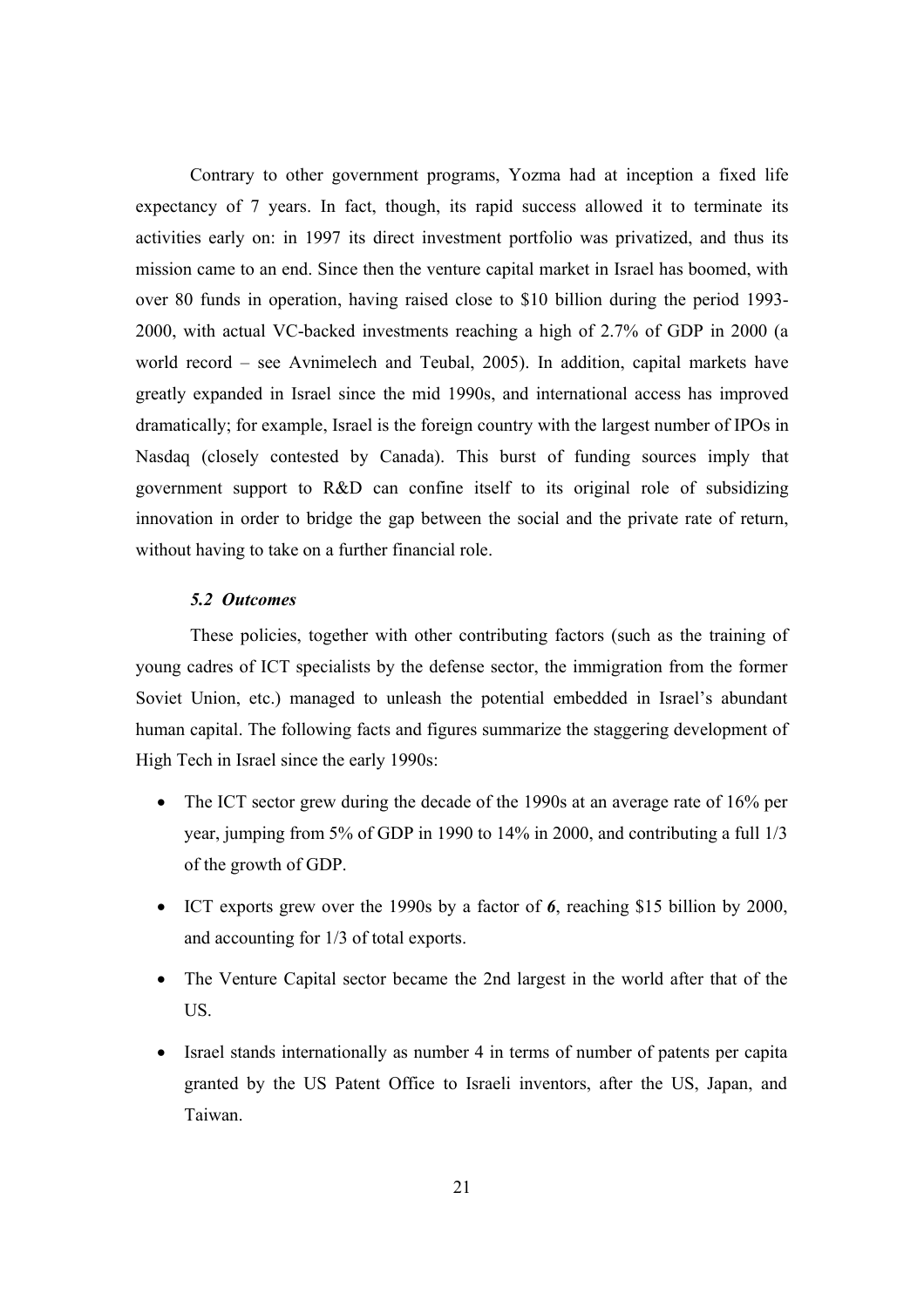- Israeli original innovations include major breakthroughs such as ICQ, the disk-onkey, cardiac stents, a camera/pill for gastro imaging, shopping.com, etc.
- The R&D/GDP ratio reached a high of *4.6%* in 2004, the world highest; the number of high-tech companies is estimated at 4,000.

For all the staggering success of the ICT sector, the rest of the economy experienced very sluggish growth during the same period and beyond; thus, in recent years (1996-2004) the ICT sector grew at an annual rate of 10.5%, whereas the rest of the economy grew at just 2.3%. Furthermore, and as can be seen in Table 1, in many sectors total factor productivity actually *declined***.** The gap between ICT and the rest manifested itself also in increasing socio-economic inequality, and in fact the overall picture that emerges is that of a "dual-economy." This is of course problematic from a normative viewpoint, but moreover, a "dual economy" may affect the growth potential of the economy, by restricting the future pool of skilled labor, and otherwise creating frictions and tensions that are detrimental to growth.

| Table 1<br><b>Growth of Total Factor Productivity in Israel</b><br>Selected sectors, average annual rates, 1996 - 2004 |        |
|------------------------------------------------------------------------------------------------------------------------|--------|
| Manufacturing                                                                                                          | 04     |
| Transportation                                                                                                         | $-0.4$ |
| Construction                                                                                                           | $-2.0$ |
| Retailing and business services                                                                                        | $-3.3$ |
| Average for the business sector                                                                                        | $-0.8$ |
| Source: Bank of Israel Annual Reports                                                                                  |        |

## *5.3 Accounting for the gap*

Why this gap? Why the dual-economy? This is a key question not just for the specific case of Israel but also to understand the limitations of narrowly targeted innovation policies. A whole range of factors surely impinge on the wide disparity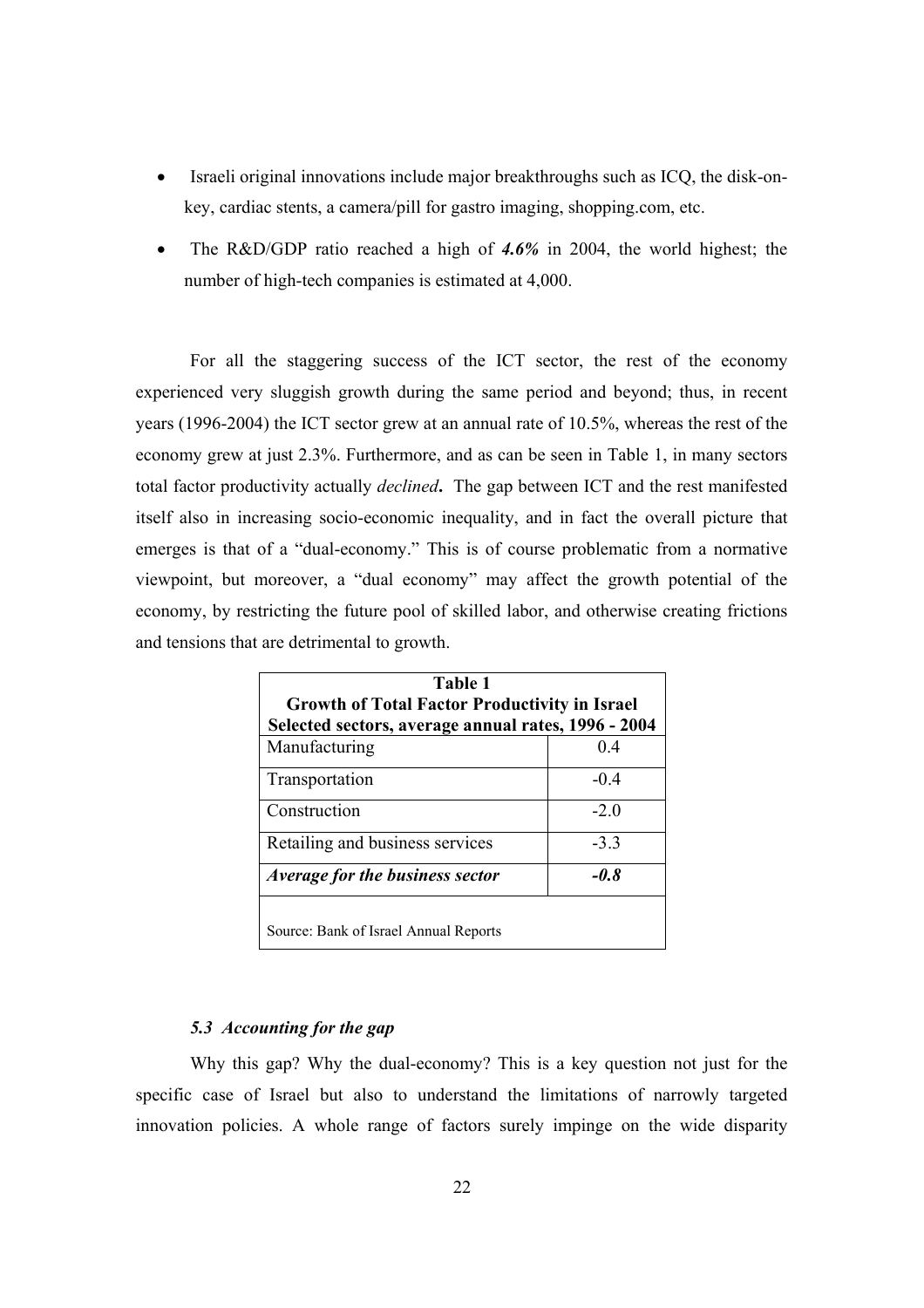between the performance of the High Tech sector and the remaining 85% of the Israeli economy; here though I shall focus just on those that are of particular relevance for the issue at hand. First, despite the overt and formal neutrality of the R&D policies, in fact support was given almost exclusively to *product* innovations rather than to *process* innovations, which implied also a sectoral (unintended) bias, favoring ICT. Indeed, 79% of Industrial R&D in Israel goes to ICT, whereas the average for OECD countries is just 21%. Process-based sectors such as chemicals and many of the service-based sectors shied away from seeking R&D support,<sup>11</sup> and hence invested little in innovation and remained technologically laggard.

The second pertinent factor is that most industrial R&D was aimed at exports,  $12$ and hence the ensuing innovations had little if any impact on the rest of the Israeli economy. As already suggested in section 4.3, the innovations developed locally were designed from the outset to serve markets abroad, according to the needs and specifications of users there, and hence they may have increased productivity and/or consumer surplus in the *importing* countries (if only marginally) rather than in Israel. Surely some of these innovations served also Israeli users, but that was just incidental and not a prime effect. As to the profits accruing to the exporting innovators, these typically capture just a fraction of the benefits that their innovations bestow on users, particularly in the global, highly competitive markets in which they operate. In other words, spillovers from inventors to users flow mostly out of the country, without benefiting much the rest of the economy. The geographical proximity of a local booming ICT sector seemed to have mattered little for the non-ICT sectors in Israel, both because the innovations generated by the former were not tailored for or aimed at the latter, and moreover, because the two types of sectors did not engage in the type of dynamic interaction associated with "innovational complementarities" (as discussed in the context of GPTs). The presence of a local, innovative ICT sector surely mattered in terms of contributing to the available pool of highly skilled workers (in ICT), that could then be

 $11$  There was no explicit exclusion of these sectors, but as suggested the equilibrium that emerged was such that it de facto favored electronics, communications, computerized equipment, and the like, and not processes-based sectors.

<sup>&</sup>lt;sup>12</sup> In fact the R&D Law of 1984 explicitly favored export-oriented R&D projects.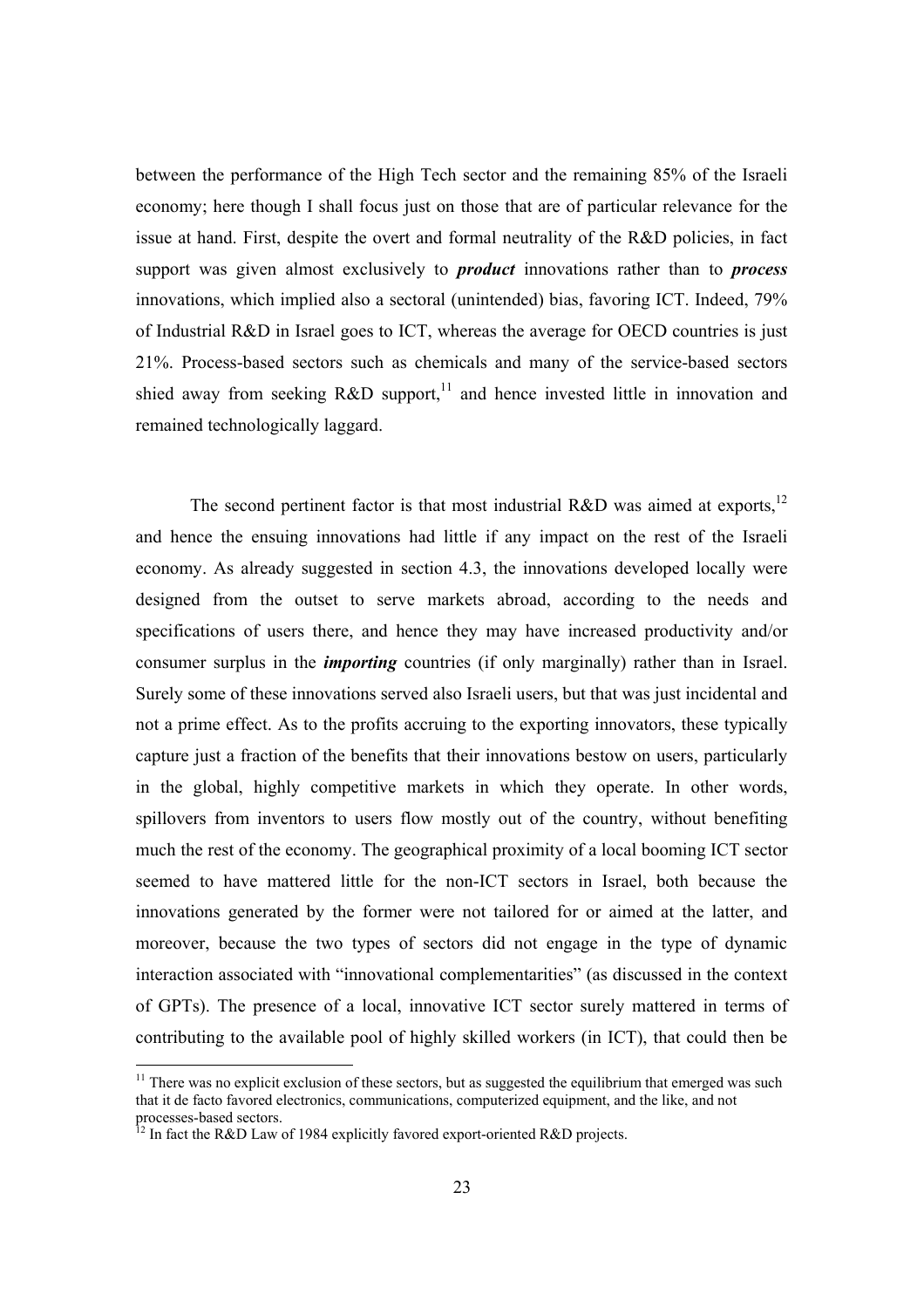employed in the non-ICT economy. This sort of spillover should not be underestimated, but the fact is that, lacking its own innovative drive, the TFP of non-ICT sectors exhibited a poor record at the same time as ICT flourished.<sup>13</sup>

The third factor is that a tangible fraction of industrial R&D in Israel is done by local labs of multinationals corporations, such as Intel, Motorola, IBM, National Semiconductors, etc.<sup>14</sup> The knowledge generated by these labs goes of course to serve the global needs of the parent companies, and have little relevance for the Israeli economy as such. The Centrino chip which now powers most laptops in the world was developed by Intel's R&D lab in Haifa, Israel; it was widely regarded at the time as a crowning technological achievement, and yet virtually none of the benefits that the chip confers to Intel or to the final users flow back to the local economy.<sup>15</sup> Furthermore, the fact that these labs draw highly skilled workers from a limited labor pool means that their salaries go up, potentially hurting other (local) Israeli High Tech firms.16 There are countervailing effects as well: the experience gained by the R&D personnel may well transfer to other firms via mobility of workers, and the same goes for managerial expertise. The presence of flagship labs of mainstay multinationals surely enhances the overall reputation of Israel's High Tech sector, it signals its perceived capabilities as well as the confidence of the likes of Intel, and it thus contributes to attract investment (at times by the same multinationals) and to open up global markets. It is very hard to assess the net effect of these factors, but the point to emphasize is that the impact of a given innovation on the local economy depends in large measure on who owns the IP generated, where does it flow to, what sort of lateral connections are there, etc. and not just on the geographical location of the R&D lab.

<sup>&</sup>lt;sup>13</sup> Much more empirical research is needed though to shed light on this set of issues.

<sup>&</sup>lt;sup>14</sup> The R&D done by these labs account for about 15% of business-sector R&D, and hence for ~ 0.5% (half a percent) of GDP.

 $15$  In some cases though the multinational has a large operation in Israel, with "lateral" connections between the different parts of the operation (e.g. R&D and manufacturing) so that local spillovers are much more likely to occur.

<sup>&</sup>lt;sup>16</sup> The extent of this effect depends of course upon the labor supply elasticity; in the late 1990s for example it proved to be quite inelastic, with overall increases in R&D spending by the business sector causing more of spiraling rise in salaries rather than an increase in the amount of real R&D performed.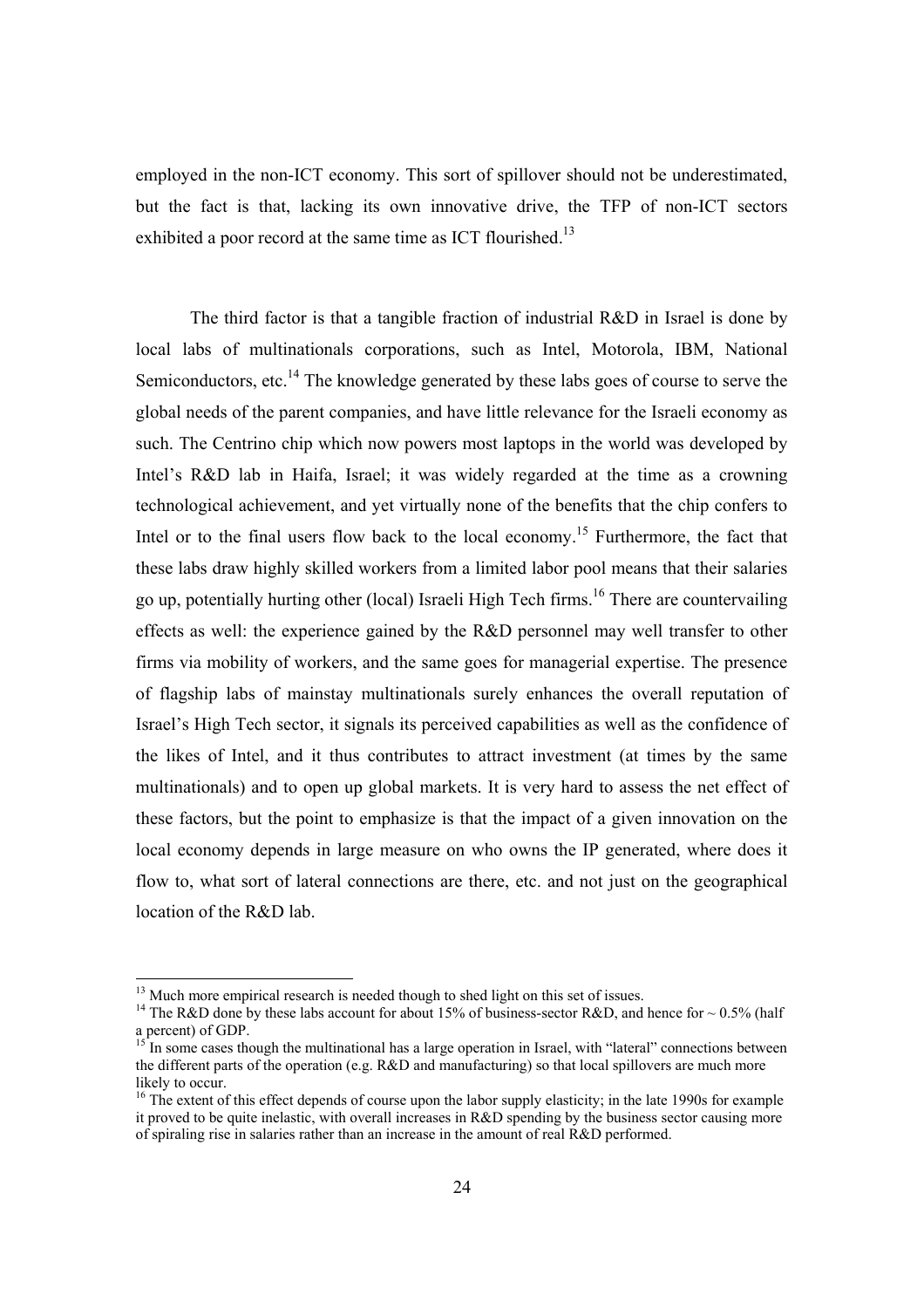Finally, the massive involvement of venture capital funds raises some troubling questions about the final destination and economic impact of local innovations. The modus operandi of VCs is such that they have to exit after  $5 - 7$  years, which in the case of Israeli-backed startups means, more often than not, selling off to US companies. In some cases local operations continue, in others most if not all of the activity is transferred abroad as well. Thus, and once again, the knowledge assets generated locally by Israeli inventors often end up contributing to the development and profitability of foreign firms, rather than to the growth of the Israeli economy. The later would be the case if those same startups were to keep growing organically in Israel, perhaps acquiring other companies themselves, or sell off/merge with other Israeli companies. The point is that the mode of financing may affect the final destination and hence economic impact of the innovations. Surely VCs are much more than just a way of financing high risk new ventures: they provide expert screening, global connections, managerial expertise, etc. However, in a small open economy these come at a price, i.e. a higher probability that the knowledge generated will be of little direct consequence for the local economy, save spillovers. Note that this is to a large extent dependent upon the size of the economy: the larger and more advanced the local economy, the higher the chances of local exits.

To sum up, R&D in Israel has been heavily concentrated in ICT, and in product rather than process innovations, implying that most of the Israeli economy has not engaged in innovation, even though its High Tech sector is remarkably advanced. Furthermore, the fact that innovations in Israel are aimed for the most part at exports, that a significant fraction of the R&D is performed by multinational labs, and that over 40% of startups are financed by VCs, mean that a great deal of the benefits from those innovations flow to firms and users abroad, rather than to the local economy. Indeed, there is a glaring disconnect between the fact that Israel spends 4.6% of GDP on R&D, which does in fact generate a vast amount of cutting-edge innovations, and the snail-pace growth of the non-High Tech economy. Somehow along the way the potential benefits of this innovation-based strategy are partly dissipated, and fail to reach most of the sectors in the local economy and most of the population. This is then a cautionary tale of the limitations of even the most successful innovation strategy: in a global economy such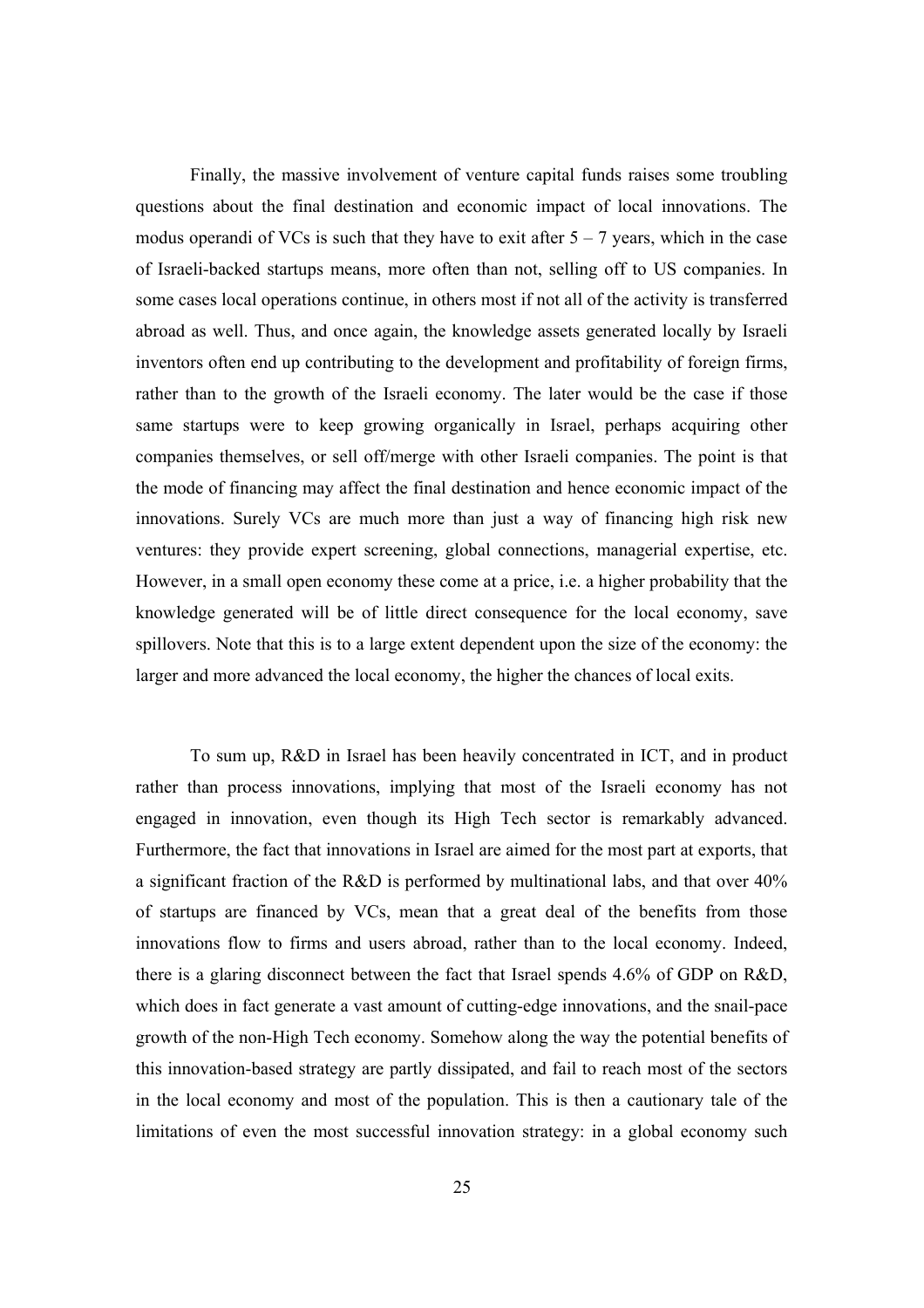strategies should address not only the generation of knowledge but also its destination and ultimate economic impact.

## **5. Spillovers in developing economies**

The discussion in section 3 singled out the existence of spillovers as the foremost rationale for government intervention in fostering innovation. However, I referred there just to the commonly held conception of spillovers, that is, technological externalities from one inventor to another, and from inventors to consumers. The intention here is to widen the notion of spillovers and explore it in more detail, emphasizing those aspects that are particularly relevant for developing economies: post-innovation competition within markets, and demonstration effects in the diffusion of innovations.

#### *6.1 Post-innovation competition*

Once an entrepreneur breaks the mold of an otherwise static market and introduces an innovation, her rivals will typically be forced to respond in kind, that is, by innovating as well. Thus, post-innovation competition may play a significant role in triggering further innovation, and in that sense should be part and parcel of an expanded view of spillovers.17 Whether a market is dominated by a tight oligopoly, or characterized by cut-throat price competition, innovation often provides the only viable strategy for new entrants or aspiring small firms striving to grow or to improve profitability. If an entrepreneur does succeed in innovating in an otherwise static market, such action is very likely to trigger a response from her competitors that involves innovation on their side as well. That is, maverick innovators may elicit a competitive response that entails a process of "spiraling innovations" in the market, which benefits go far beyond those that accrue to the originating entrepreneur, and hence fall under the umbrella of spillovers.

<sup>&</sup>lt;sup>17</sup> Notice that I am not referring here to the well known question of the relationship between the extent of competition in the market and the *ex ante* incentives to innovate – the so-called "Schumpeterian hypothesis" – but to the ex post, competitive response to innovation.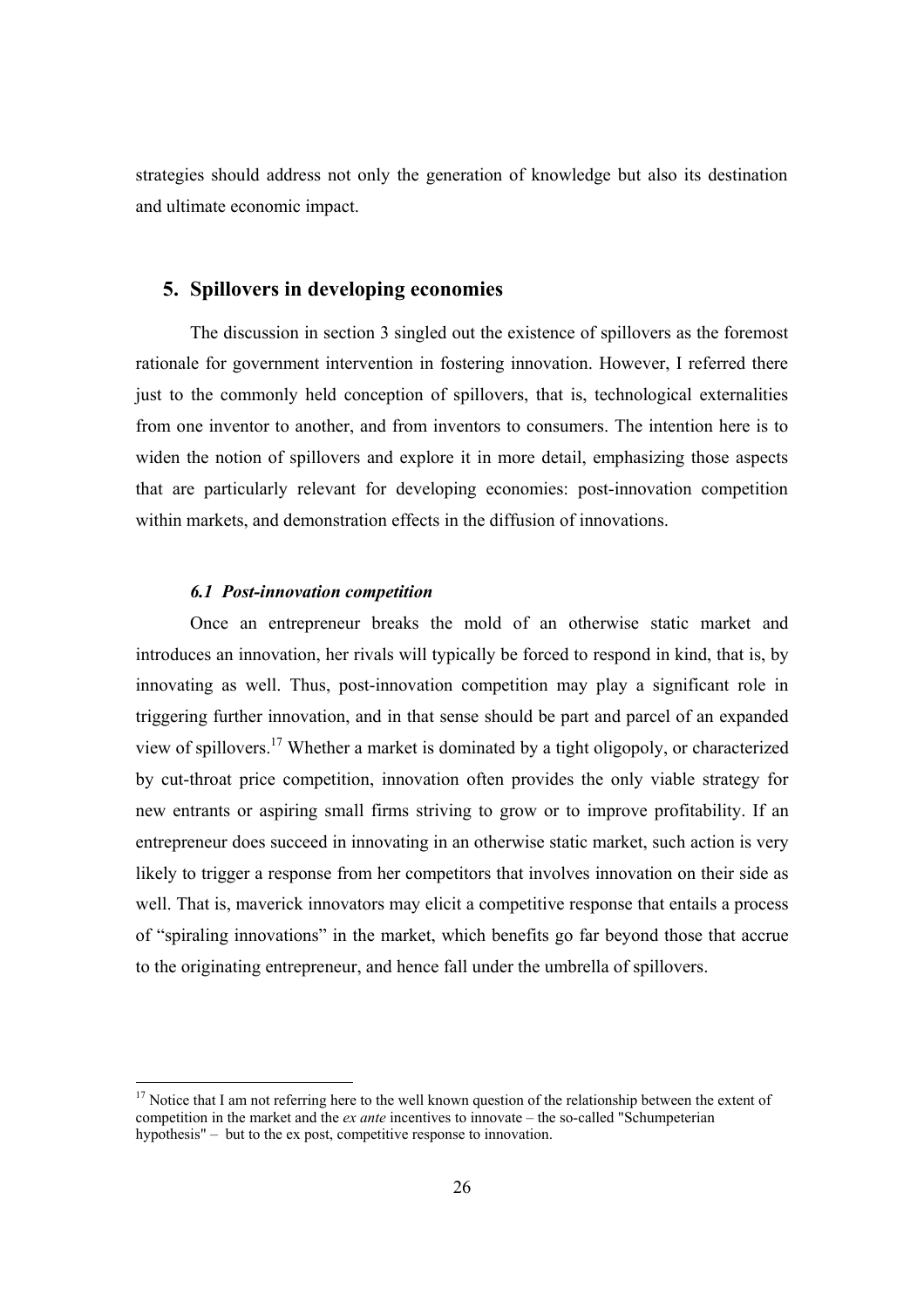Markets in developing countries tend to be both highly concentrated and technologically stagnant, and for the most part do not exhibit Schumpeterian "gales of creative destruction." Contrary to the requirements of competitive markets in the *static* sense (i.e. numerous enough producers and consumers), a *single* innovator may trigger a dynamic process by which rivals, however entrenched they might have been to begin with, need to innovate as well in order to survive the fierce competition that ensues. Thus a well defined goal for innovation policy in developing countries is to encourage firsttime innovators in static markets, and prevent old time dominant firms from denying them a foothold (often by borderline illegal means).

#### *6.2 Demonstration effects in the diffusion of innovations*

"Demonstration effects" in the diffusion of innovations is a catch-all label for the well documented fact that early adopters positively impact the decisions of later adopters, and hence their actions entail a spillover. Indeed, as the extensive literature shows, diffusion processes are typically slow and involve externalities from present to would-be adopters (see e.g. Griliches, 1957, Mansfield, 1968). These may take the form of network externalities,  $^{18}$  informational effects (e.g. word-of-mouth, learning from the experience of others), as well as other factors such as emulation, conforming to (changing) norms, etc. Adopting a new product or process entails an innovative act by the adopter herself: whether the just adopted innovation consists of mechanized equipment in agriculture or of e-commerce in book retailing, the mere acquisition of the innovative input is but the first step in a sequence that typically involves a range of complementary investments. To repeat, each adopter is to be seen as an innovator herself, and therefore the fact that each unwittingly induces others to adopt as well certainly constitutes a spillover, that may be as important as the more traditional form of purely technological spillovers.

In an extensive cross-country study, Comin and Habijn (2005) found that the diffusion of innovations is significantly slower in countries at earlier stages of

 $18$  Such as complementary developments that are triggered by the initial adopters (e.g. the emergence of repair services for new computers or cell phones; a wide variety of software for new hardware, etc.), or direct externalities in the sense that the number of adopters (i.e. the size of the network) directly affects the utility of a new adopter, e.g. the number of fax machine users.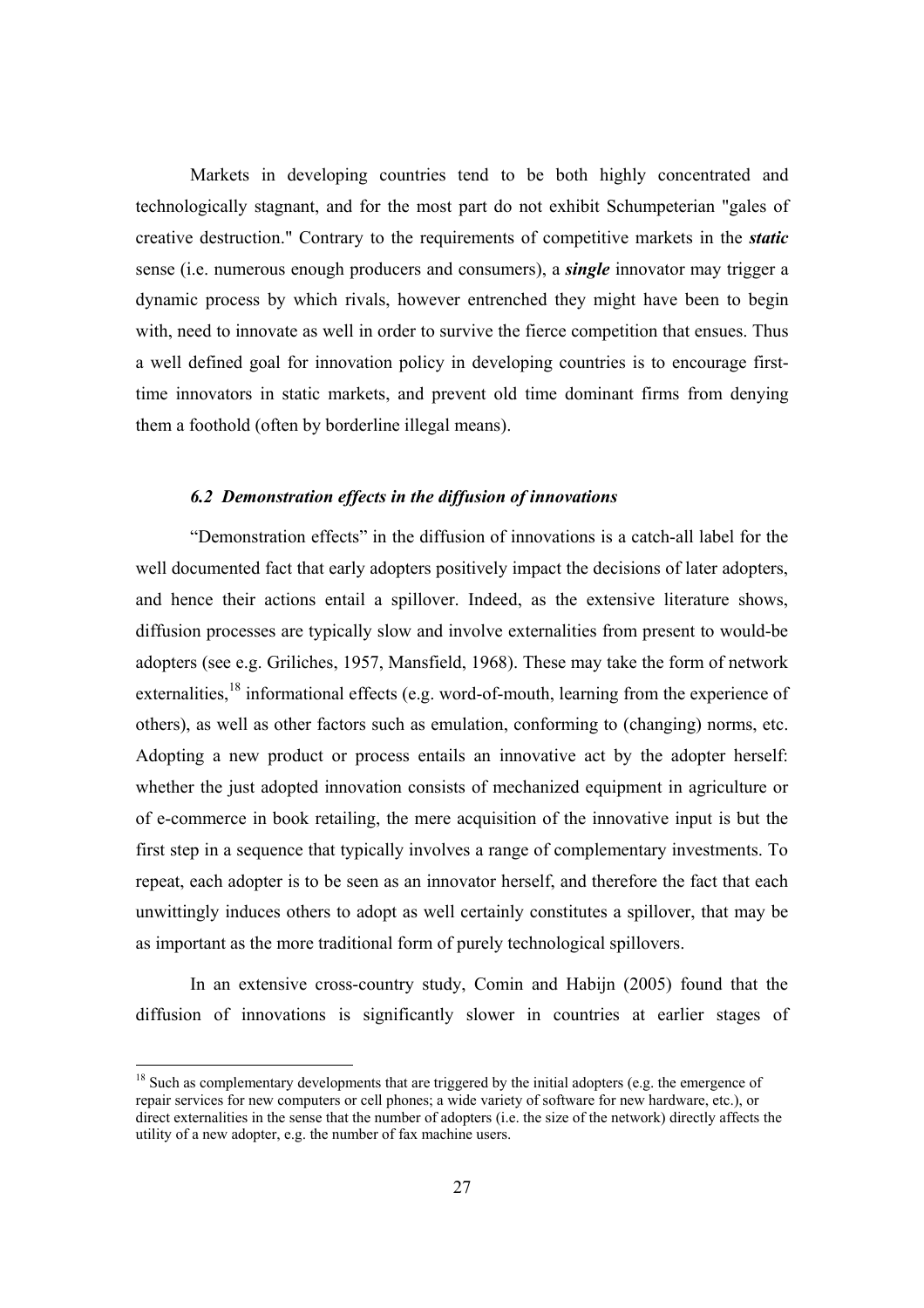development, both in terms of income and of human capital. Thus, it may be justified in those countries to support early adopters of new technologies (particularly those that can potentially enhance productivity in a wide range of sectors), since in so doing widespread adoption is accelerated, and with it the benefits of the innovation are brought forward.

#### *6.3 Emulation and positive-sum norms in historical perspective*

There is yet another, more general aspect of "demonstration effects", and that is early innovators providing a new role model for entrepreneurial individuals to emulate, and thus paving the way for a shift from zero-sum to positive-sum type of norms and institutions. As Joel Mokyr (2003) has forcefully argued, up to the  $17<sup>th</sup>$  century Europe was characterized by and large by rent-seeking behavior, supported by the fragmentation of society into rent-extracting institutions such as guilds, and semi-autonomous regions (hence internal tariffs), etc. In such environment entrepreneurial individuals found it most profitable to devote their inventiveness and creativity to perfecting rent seeking activities, which were of course detrimental for growth. Thus they sought to strengthen barriers to entry (into guilds, local markets, etc.), impede mobility, increase taxation, and the like. The intellectual revolution brought about by the Enlightenment sought to free society from these shackles, and promote instead openness, of ideas as much as of trade. The important point is that once the prevailing norms, substantiated by vivid examples, shifted towards positive-sum type of accepted behaviors, and once institutions changed accordingly, productivity-enhancing innovations became powerful attractors, displacing innovativeness in rent extraction. This was, according to Mokyr, a fundamental precondition for the Industrial Revolution to unfold.

 In this sense the Enlightenment has yet to take hold in many developing countries, where rent seeking is still the predominant norm. Why invest in developing uncertain and costly new technologies or in improving production processes, if ingenuity can bring higher returns by further exploiting the system? The traits that typically define an entrepreneur can become very handy for engaging in rent extraction as well (often bordering on corruption), and surely will be deployed there rather than in innovation, if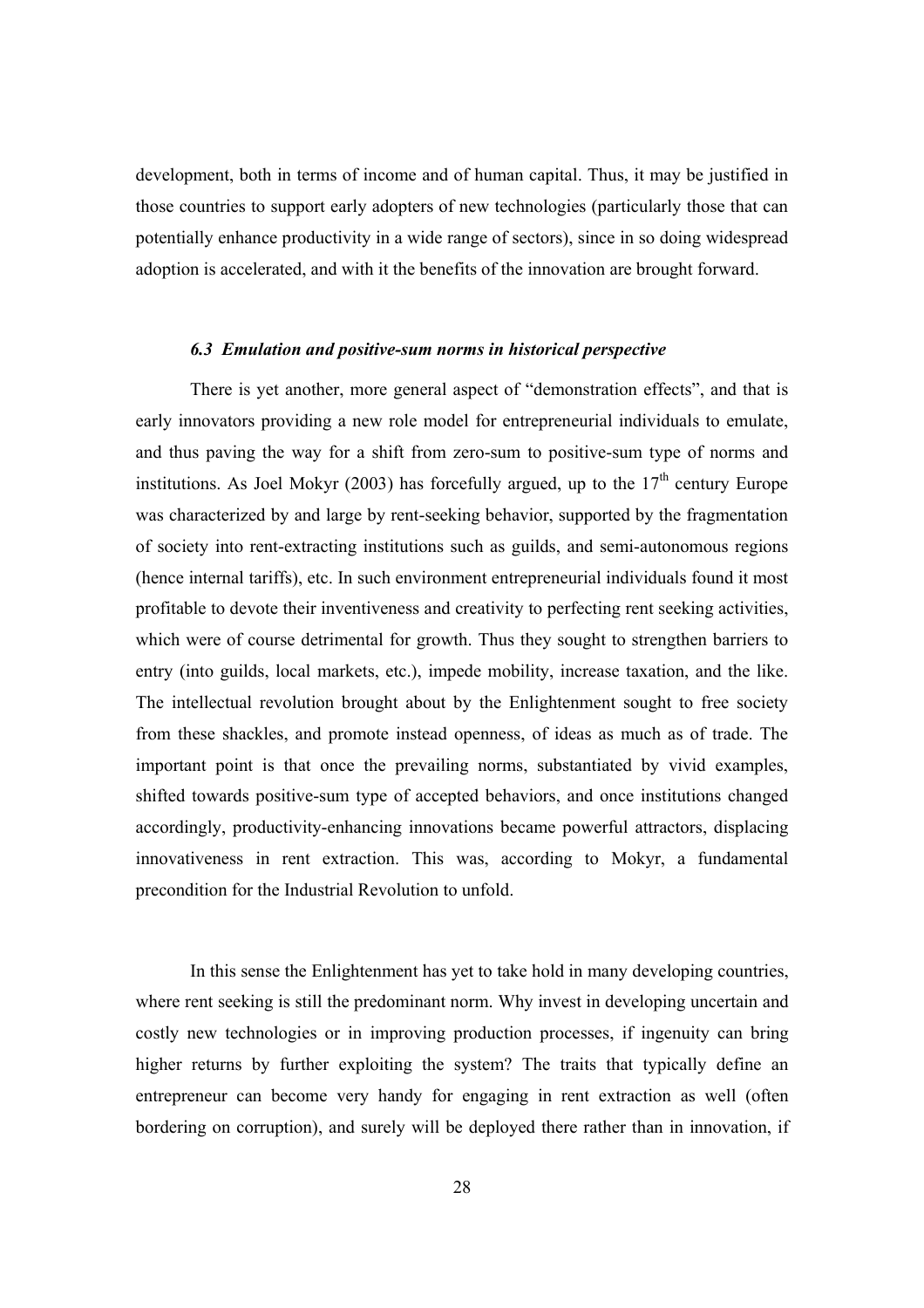simple cost-benefit considerations so indicate. Changing such basic, deeply rooted patterns is extremely difficult, but not impossible. Demonstration effects can help a great deal: what is needed is the emergence of a local Thomas Edison, a local Steven Jobs, i.e. highly successful innovators that may serve as models to emulate. Skilled, young, aspiring would-be innovators need to convince themselves that coming up with better products and production processes may be as promising a route to upward mobility and to economic success as tricking the system.

There are of course innumerable obstacles to overcome on the way to legit innovation, since those that have a stake in the prevailing regime of tight control over markets would do their outmost to keep it that way. On the other hand, the more zealously players cling to the zero-sum, rent extraction mold, the wider the disparity between it and more efficient technologies, products, and market configurations, and hence the more attractive the legit innovation alternative becomes. Indeed, one of the benefits of openness (in the flow of ideas and knowledge) is that the tensions between obviously inefficient and efficient economic patterns cannot be hidden. Thus, policies that help inventors, market pioneers and early adopters succeed, in spite of the efforts to the contrary of stakeholders, may have wide ripple effects and benefits, far beyond those stemming from the original innovation itself. In particular, the government should aim at dismantling the web of regulations that often afflict markets in developing countries, and that constitute "barriers to innovation", very much as the traditional "barriers to entry" impede competition in the static sense.

#### **6. Policy instruments**

The discussion so far offers as corollaries a few principles that should guide the design of innovation policies in developing countries:<sup>19</sup>

• Innovation should be *widely distributed* over the whole spectrum of economic activity, that is, across sectors (not just "high tech"), and type of innovations (not just formal R&D projects).

 $19$  This is of course not an all-inclusive list, but rather it includes those principles that I regard as particularly important for policy making.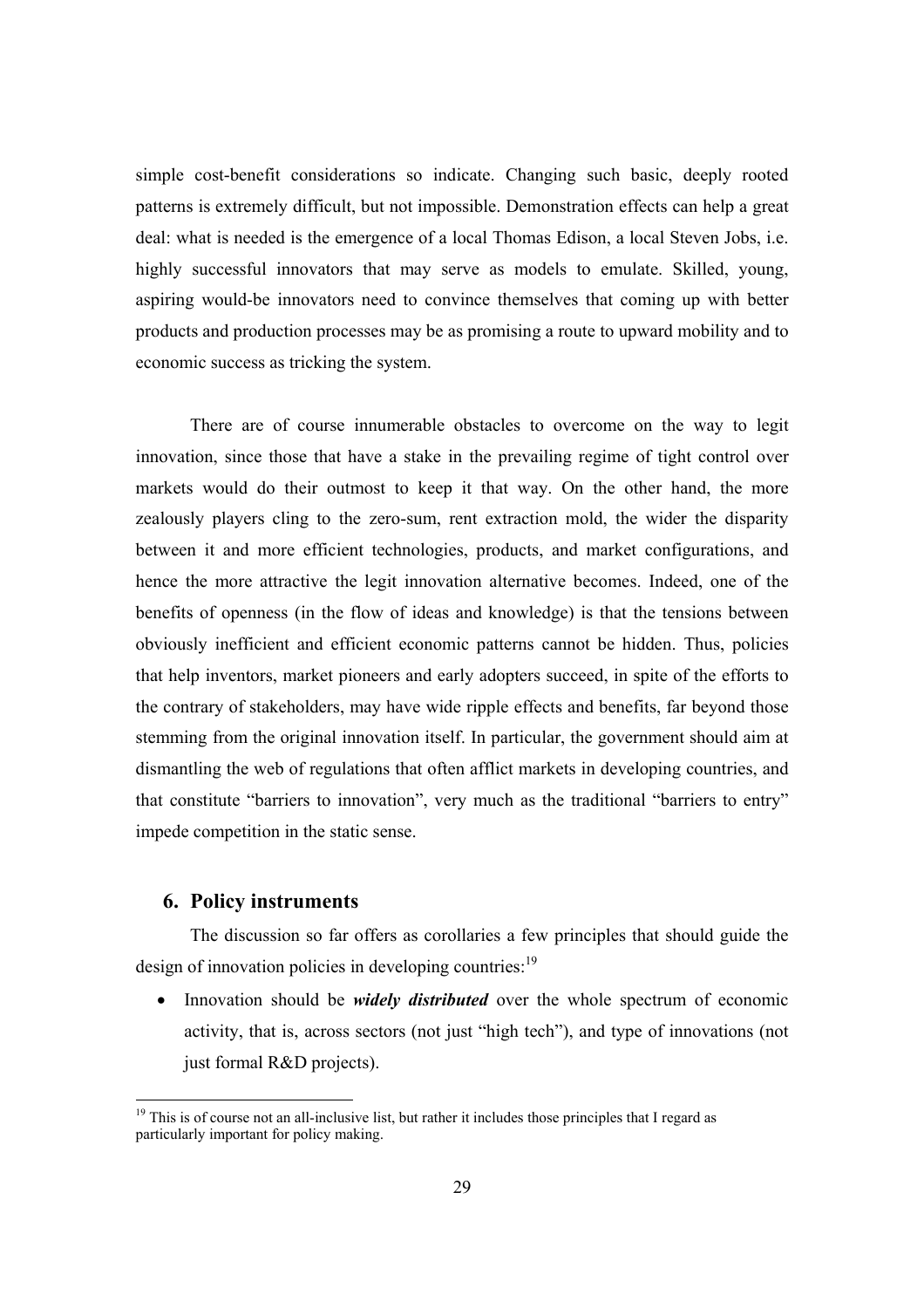- Policies should be *bottom up* and not top down: the point is to provide the enabling conditions and to strengthen the incentives, but growth-enhancing innovation should spring from ever widening cohorts of aspiring, would-be entrepreneurs / inventors.
- Policies should alter the balance between innovations aim at *rent creation* versus ingenuity in *rent extraction*; it is often more feasible to do so by enhancing the former than by penalizing the latter.

There are many ways by which those principles may be implemented; here I wish to focus on the following four areas, which may provide key levers for policy: *skills, incentives, access to information, and availability of finance*.

#### *7.1 Skills*

The wide availability of skills is of course a basic precondition for any innovation-based growth strategy to succeed: basic skills are necessary for innovative ideas to arise in the first place, advanced skills are required for would-be innovators to be able to search for and absorb the necessary information, and yet more sophisticated skills are typically called for in order for inventors to be able to tackle the technological and business-related problems that stand along the way. Skills in this context thus refer to a wide spectrum of capabilities, to be acquired both through formal education, and through learning by doing. They range from basic literacy to advanced science and technology (S&T), and include also managerial abilities, business acumen and computer skills. Many of these should arise endogenously, that is, once innovation gets going the demand for skills increases, presumably prompting more individuals to acquire them, and there is more room for learning by doing. What is important for policy in this respect is a twopronged strategy, consisting of the supply of the traditional public good-type of education and skill formation on the one hand, and ensuring the responsiveness of vocational and advanced skills supply on the other hand.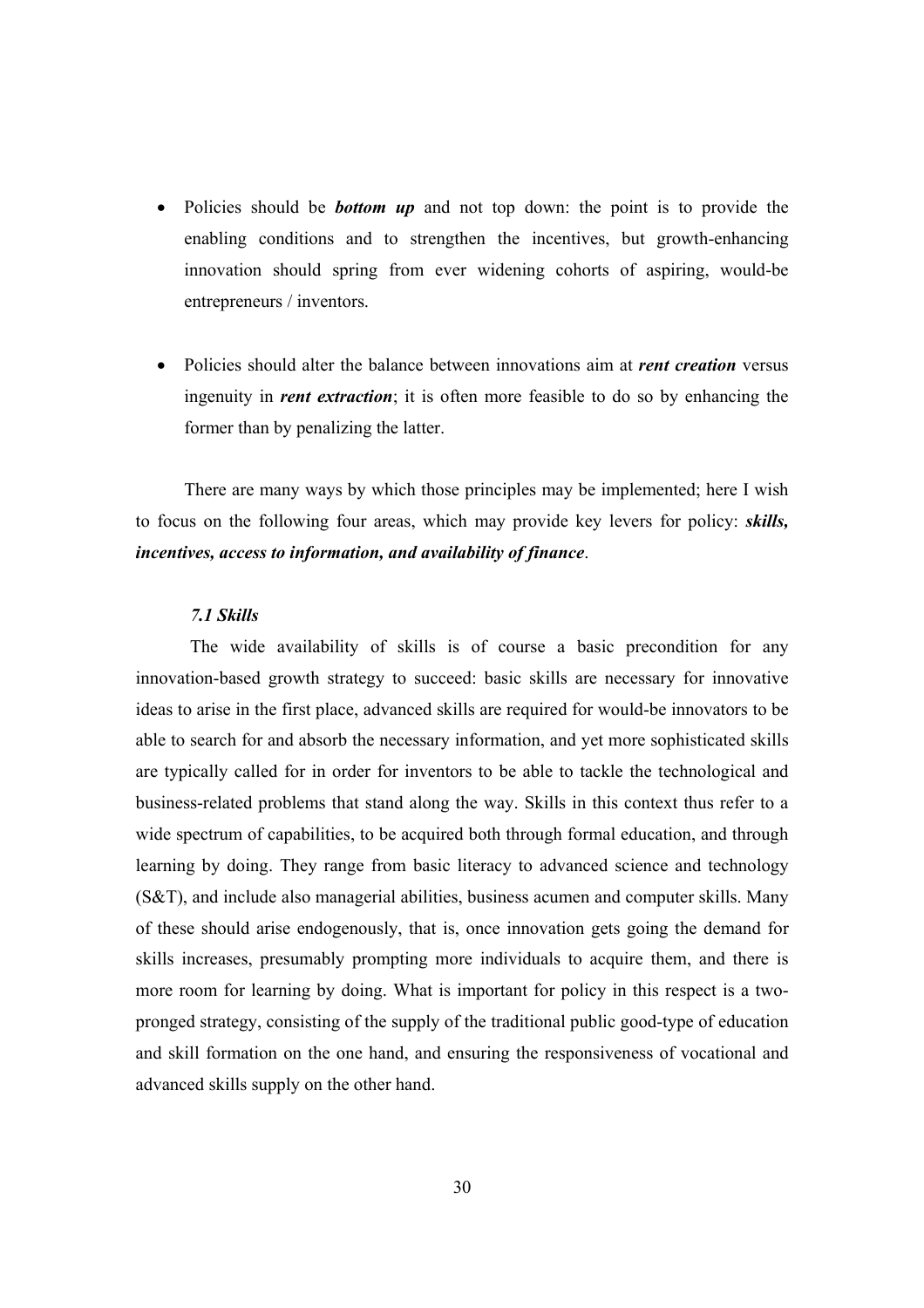The first and foremost policy goal in this respect is of course the provision of universal access to literacy and basic math, and also the rudiments of English and of computer literacy. The later two are essential as a gateway to ICTs and to global markets, which sooner or later need to be accessed for innovation to succeed. Furthermore, this baseline education should be periodically revised and upgraded in response to a changing environment, particularly if innovation becomes widespread. That is, success in triggering innovation requires continuous, concomitant changes in the institutions supplying human capital, otherwise these will soon turn into bottlenecks holding down further innovation. The initial conditions of many developing countries are far removed from the baseline alluded to here, and therefore they should seek creative ways of shortcircuiting the process of providing for it. One generic approach is to rely increasingly on ICT to impart basic skills, through e.g. distant learning, internet-mediated short courses, etc. There is plenty pf room for innovation also in this sense, and indeed in some countries such as India (which suffers from high rates of illiteracy), this may be a highly promising route.

 The second aspect of the strategy is to make sure that endogeneity kicks in, i.e., that the institutions and markets responsible for the supply of skills respond indeed to changes in demand. In particular, vocational schools, training programs, colleges and universities should be made highly responsive to shifts in the demand for skills. This is by no means to be taken for granted, and in fact in many cases the educational system is isolated from the (changing) demands of the economy, and prides itself in being so. While some of it should indeed operate according to its own norms (such as basic scientific research), most of the system should not only adapt and respond to demand shifts (e.g. train more computer programmers, less mechanics), but even anticipate and stay ahead of the changes. Rosenberg and Nelson (1994) have extensively documented the very important role that Universities played in fostering innovation in the US since the early  $20<sup>th</sup>$  century, as opposed to their European counterparts – a disparity that continues, if slightly diminished, to this day. The key is the high responsiveness of US Universities to the technological and scientific needs of industry, a classic example being the fact that shortly after the invention of the transistor in 1948, MIT and Stanford were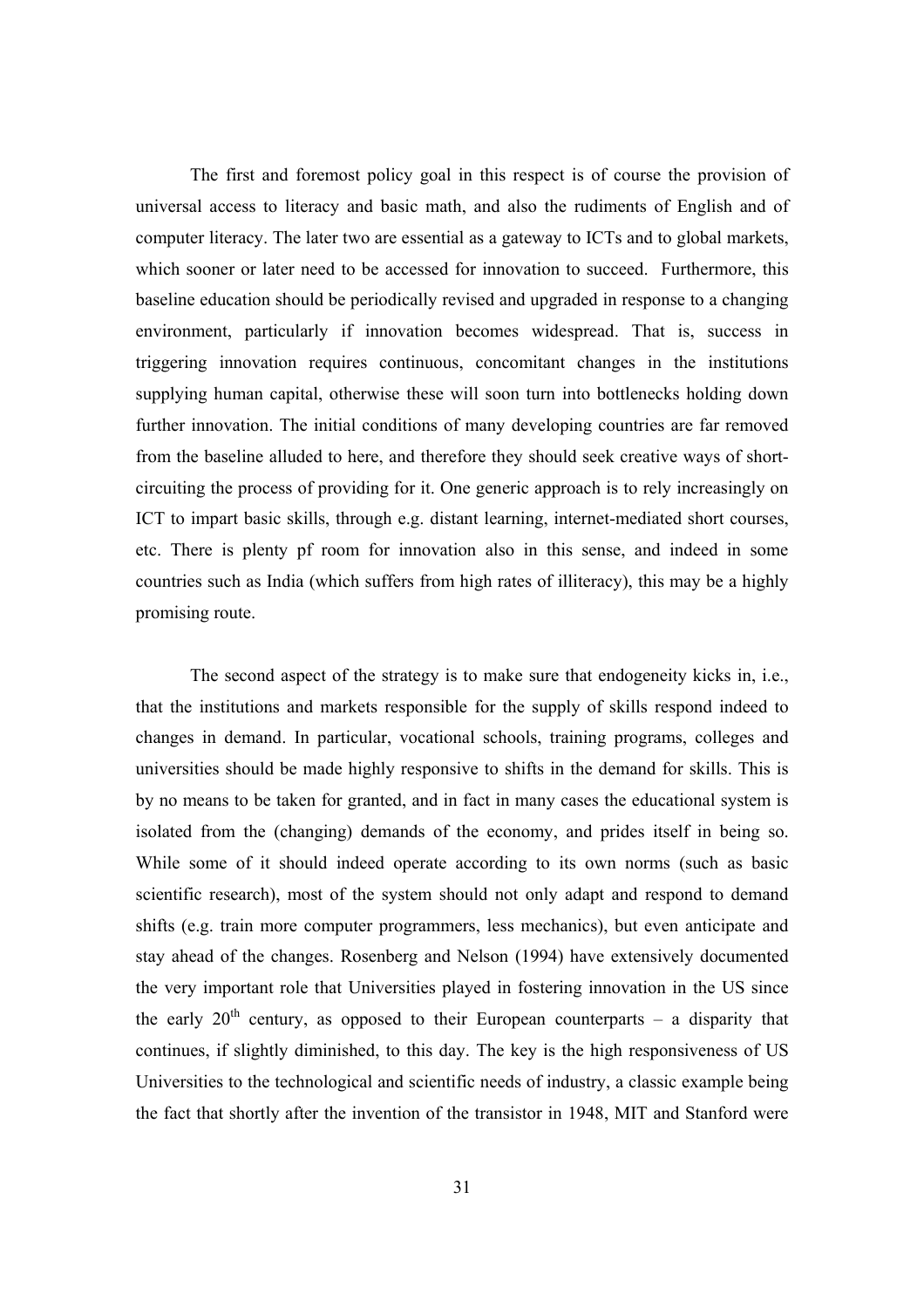offering courses in solid state physics, taught not by resident professors but by outside adjunct faculty coming from industry, whereas in Europe it took years for such courses to be introduced.

#### *7.2 Incentives*

 Behind any innovation, be it the most trivial or the most sophisticated, there is of course an innovator that discerns the problem to be solved, envisions the innovative solution, and carries it through its initial stages. These activities are costly, often very much so, and hence entrepreneurial individuals would engage in them only in so far as they foresee that the expected rewards from the innovation would be significantly larger than those upfront costs.<sup>20</sup> Thus, incentives in this context refer to the extent to which potential inventors can anticipate sufficiently high rewards. A traditional aspect of this issue is the availability of suitable mechanisms of appropriability, such as effective patents and other means of protecting intellectual property. This is surely a highly relevant issue for developing countries, not for the reasons typically alluded to by developed countries (i.e. that *their* IP is not properly protected) but rather because weak local IP regimes may discourage *local* inventors. I am not going to dwell on IP since that would take us far a field, but rather focus on other aspects of incentives.

 In particular, the question is whether potential inventors can expect to be properly rewarded, given the nature of institutions in which they operate. As said before, innovation in developed countries has been historically very widely distributed, which means that innovators came from all sorts of occupations, ranks and sectors. For that to happen would-be innovators within enterprises, whatever their rank, should either have a stake in the success of the company and/or foresee internal upward mobility. Furthermore, labor markets should be very fluid, in the sense of offering opportunities of mobility *across* firms, sectors, and geographical area. Likewise, as previously argued, "barriers to innovation" within markets should be low, both in the sense of officially

 $20$  The reason to expect what Schumpeter called "extraordinary" rewards is simply to compensate for the high risk that usually accompanies innovations.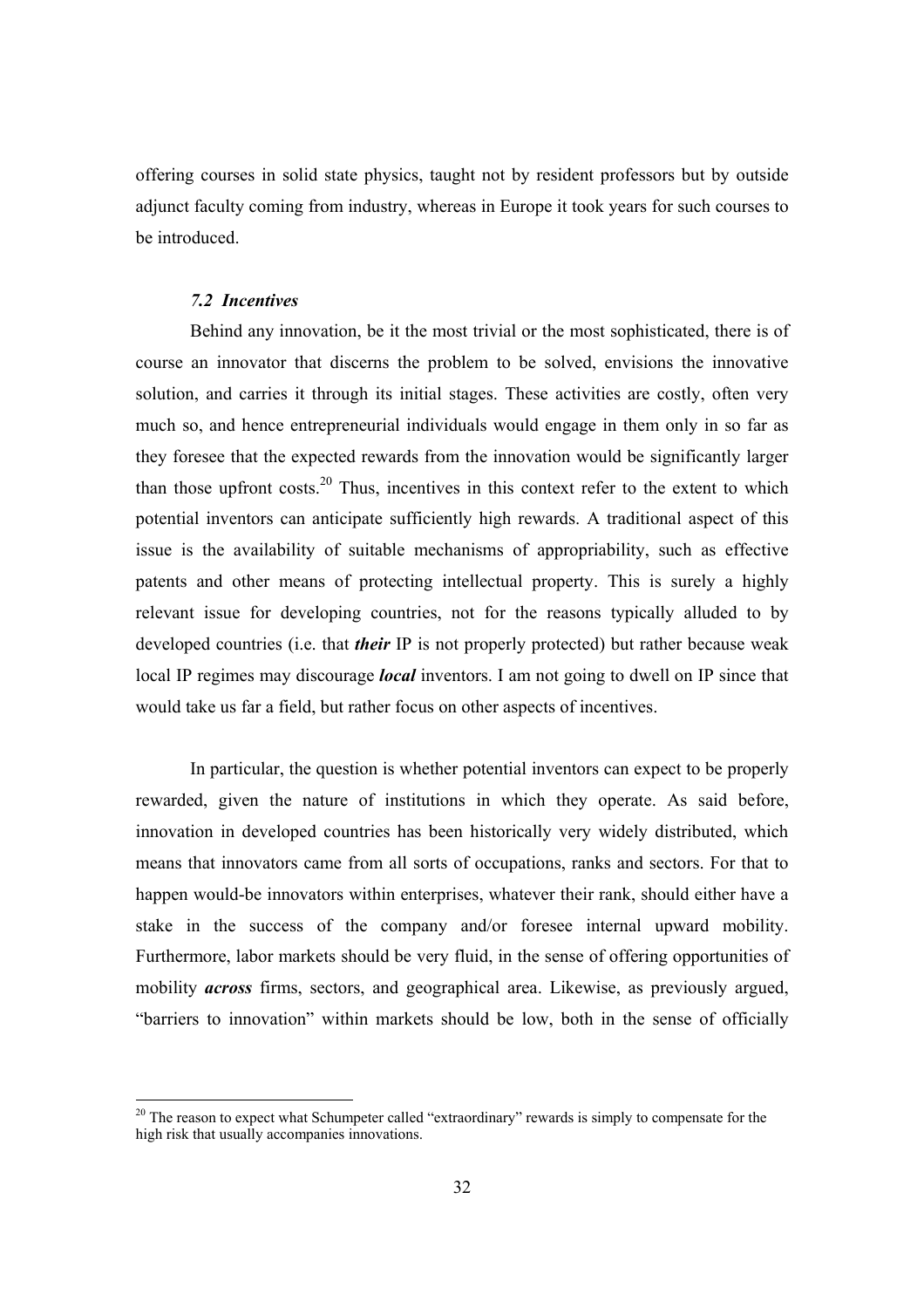sanctioned regulations and tacit collusion. Lastly, the alternative course of tinkering with rent extraction mechanisms should be made less attractive.

 Incentives for innovation in less developed countries thus mean first and foremost promoting policies of *inclusion* and *openness*. If workers in the production line of traditional manufacturing as much as in software design do not have a stake in the results of their efforts, or if avenues of internal or external mobility are foreclosed for them, they can hardly be expected to unleash their creativity to enhance productivity. Policies to improve incentives in this sense are difficult to articulate, let alone implement: first, such policies are likely to run into stiff opposition from those that benefit from the inertia and stagnation of the system, and second, by definition these policies should provide incentives not for what is currently done (which is observable), but for what *could* be done, which is typically ill defined and unobservable (such as potential mobility), and hence much more difficult to mold and codify.

 R&D labs in large, well established enterprises are well aware of these issues, and typically handle them well, as reflected in the incentives provided for in the contracts with their scientists and technicians. However, that is only part of the story, and in developing countries a rather small part of it: R&D labs can be expected to spring up only within a small number of enterprises within yet fewer sectors, whereas innovation as envisioned here should be much more generalized and pervasive, touching virtually every corner of economic activity. It is possible that labor markets, organizational structures, promotion practices, and related institutional molds will eventually react endogenously to an upsurge of innovations, making adaptive changes. However, initial conditions matter, endogeneity in this sense cannot be taken for granted, and hence it is the role of the government to give the initial push to such changes.

## *7.3 Access to information*

 Access to knowledge stocks and to up-to-date information flows is a necessary condition for there to be innovation, primarily access to information about technology, and about markets for inputs and outputs. Consider for example a potential innovation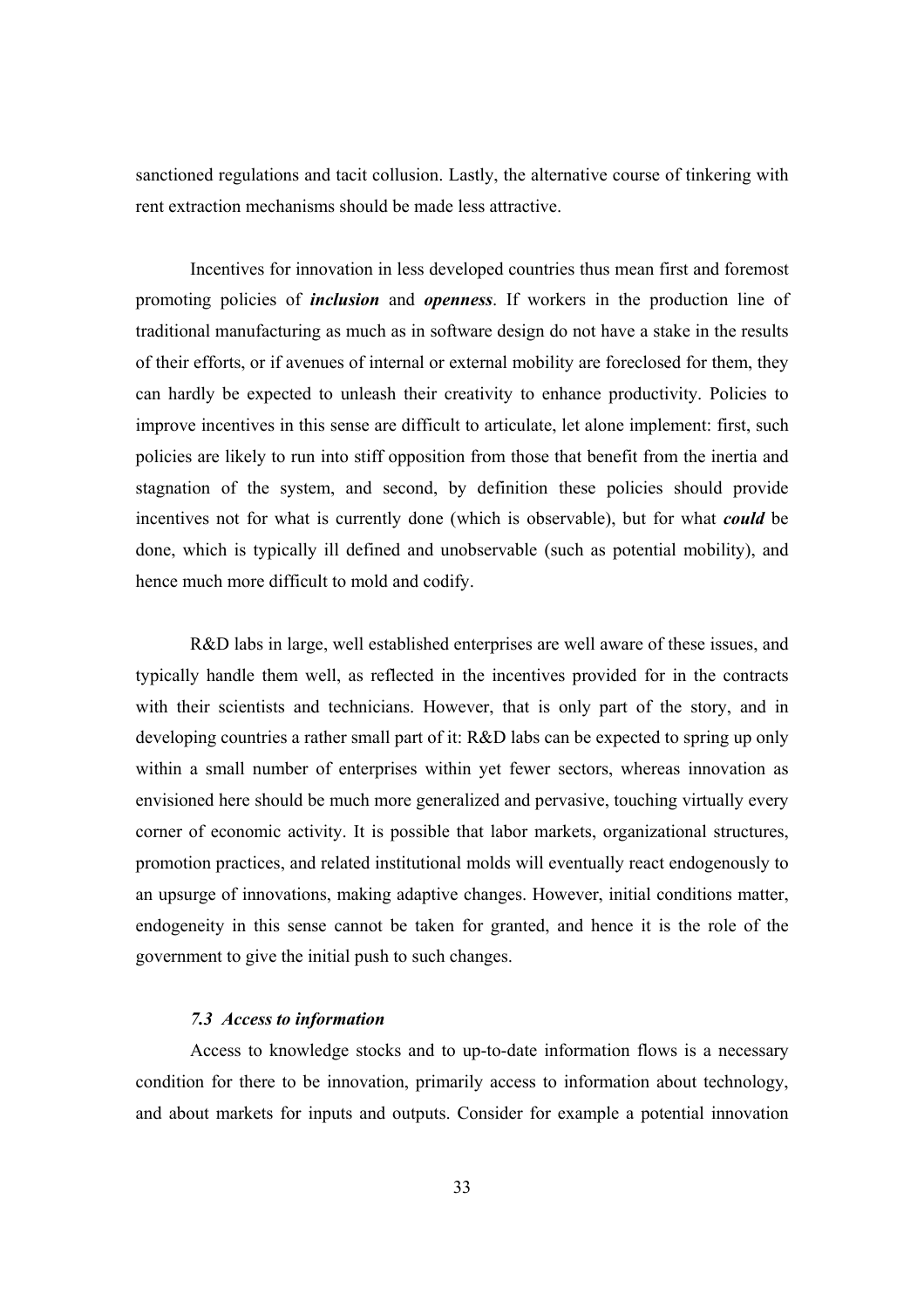that entails enhancing the functionality of a product, such as increasing the ruggedness of a bicycle for countries devoid of paved streets. Would-be innovators need to understand the wider technological context (e.g. the physical properties of various materials, including their durability), the relationship between design and manufacturing requirements and materials used (e.g. cannot use very heavy metals even if more durable, and likewise for materials that are not sufficiently malleable), and other such issues. They need also know what is "best practice" in those dimensions, both in bicycle design and manufacturing and in other, unrelated products whereby similar issues may arise (e.g. golf clubs or car seats). In fact, innovation often comes from "recombination of ideas" as Weitzman (1998) has convincingly argued, and hence knowledge of a wide variety of both immediately related as well as of "distant" issues is extremely important.

 Intimate knowledge of the market for the (improved) product is required as well for the innovation to have reasonable chances of commercial (and not just technological) success. This entails gathering information on the market for existing close substitutes, and for forming estimates of market size for the new/improved product. The innovator needs also to gather information on prices and availability of inputs, typically covering a wide range of alternatives that may affect profitability, and to assess future competition, both local and international, that may arise as a consequence of the innovation.

 Access to such wide range of information is thus key for inventors to be able to formulate and work out their innovations, and yet it may elude big segments of the population of potential inventors. There is a great deal that can be done policy wise to increase access, including encouraging knowledge intermediaries, promoting competition and openness in various kinds of media, developing channels for continuing education at various levels, making sure that data on markets are widely publicized, etc. Providing for Internet access to the population at large is perhaps one of the most effective means of securing widespread access to relevant information. However, that goes beyond deploying a fiber optics network, having access to PCs and to ISPs: users need to be taught rudimentary computer skills, as well as search techniques. Moreover, and as said before, basic working knowledge of English may be sine qua non.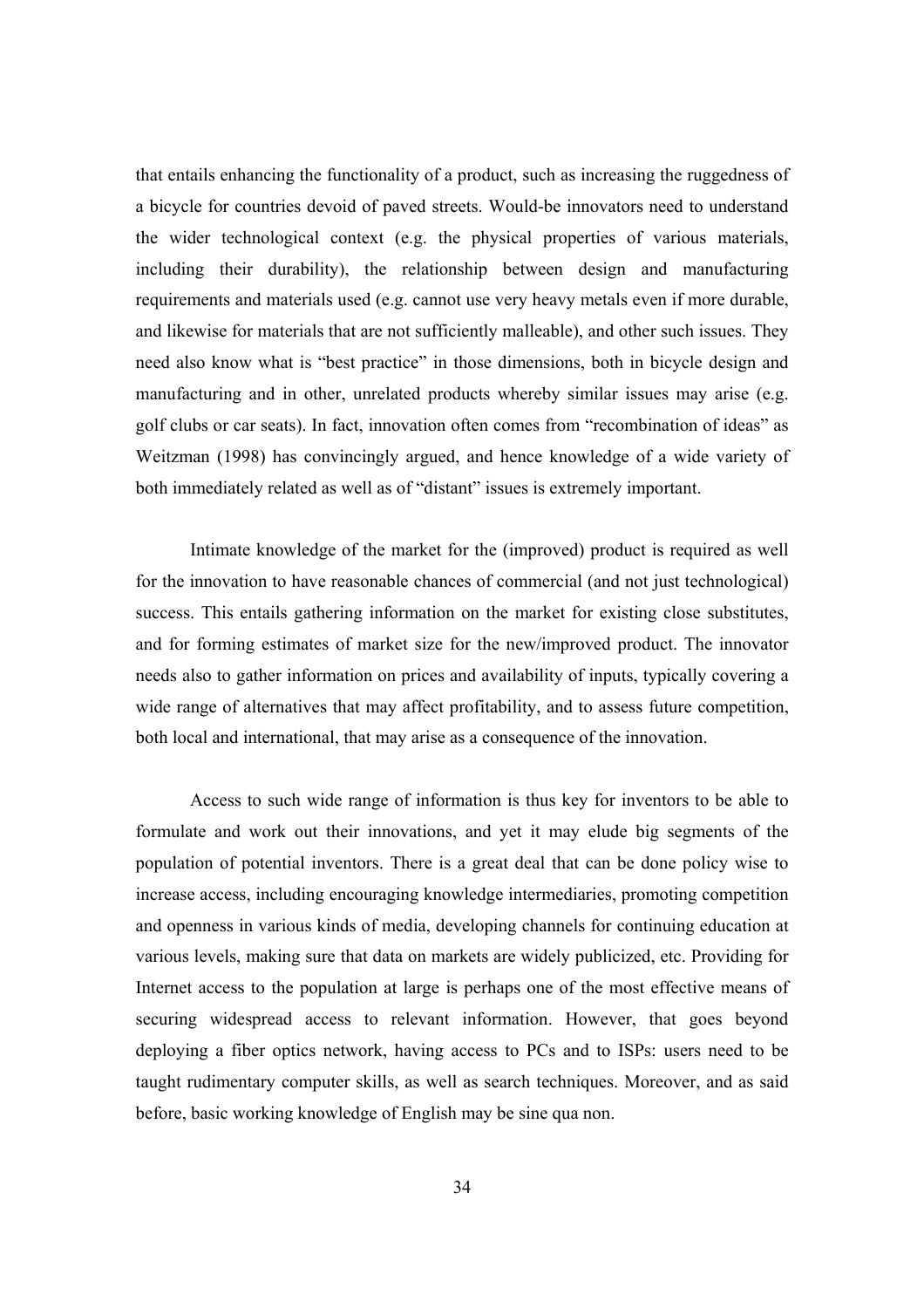#### *7.4 Availability of finance*

 As already discussed, one of the economic features of knowledge creation is that it entails information asymmetries that lead to a funding gap. In developing countries this problem is gravely compounded by the fact that capital markets are typically not well developed, and in particular by the dearth of funding for small enterprises and individual entrepreneurs. The inherent risks associated with innovative projects, the absence of collaterals for such projects (as opposed say to investment in physical capital, equipment or structures), and the lack of expertise to screen them make it extremely hard for inventors to secure the necessary financial resources. Providing with such funding is then a preeminent role for the Government to play in the context of virtually any plausible innovation policy. The question is how to structure financial support so as provide strong incentives to inventors, while at the same time avoid the ills of corruption on the one hand, and of moral hazard (of inventors) on the other hand. These difficulties notwithstanding, this is an area where there exists a great deal of accumulated crosscountry experience, which can be tapped in order to design sensible policies and support programs.21

<sup>&</sup>lt;sup>21</sup> I shall not expand on this extensive topic here - see Goldberg, Jaffe and Trajtenberg, forthcoming (2005).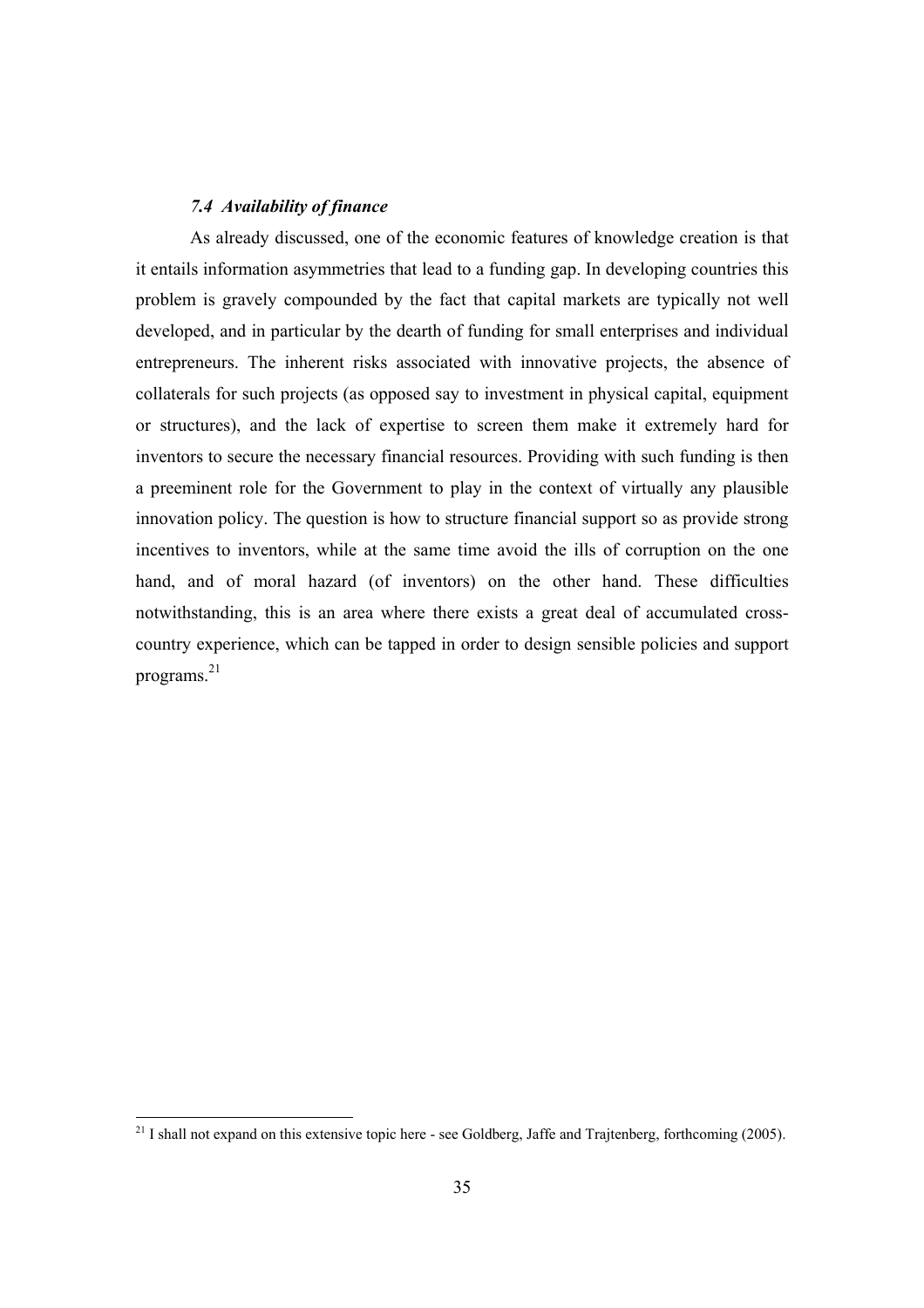#### **References**

Abramovitz, Moises, "Resource and Output Trends in the United States since 1870," American Economic Review Papers and Proceedings, 46, 5-23, 1956.

Arrow, Kenneth J., "Economic Welfare and the Allocation of Resources for Inventions." In R. Nelson (ed.), The Rate and Direction of Inventive Activity, Princeton University Press, 609-25, 1962.

Avnimelech, Gil and Morris Teubal, "Evolutionary Innovation and High Tech Policy: What can we learn from Israel's targeting of venture capital?" The Samuel Neaman Institute STE Working Paper Series, 25, 2005.

Blomstrom, M. and Kokko, A., "How Foreign Investment Affects Host Countries", *Policy Research Working Paper*, No. 1745, The World Bank, 1999.

Branscomb, Lewis M. and Philip E. Auerswald, "Between Invention and Innovation, an Analysis of Funding for Early-Stage Technology Development." The Advanced Technology Program, National Institute of Standards and Technology, November 2002.

Bresnahan, T. and Trajtenberg, M., "General Purpose Technologies - Engines of Growth?" Journal of Econometrics, 65(1), pp. 83-108, 1995.

Coe, David T and Helpman, Elhanan. "International R&D Spillovers." European Economic Review. Vol. 39 (5). p 859-87. May 1995.

Coe, David T., Helpman, E. and Hoffmaister, A.W.,"North-South R&D Spillovers", Economic Journal, Vol.107, No.440, pp. 134-49, 1997.

Cohen, Wesley M. and Levinthal, Daniel A, "Innovation and Learning: The Two Faces of R&D." The Economic Journal, 99, pp. 569-96, 1989.

Comin, Diego and Bart Hobijn, "Cross-Country Technological Adoption: New Evidence and Questions." Journal of Monetary Economics*,* forthcoming 2005*.*

Griliches, Zvi, "An Exploration in the Economics of Technical Change." Econometrica, 25 (4), 1957.

Griliches, Zvi (ed.), R&D, Patents, and Productivity, University of Chicago Press, 1984.

Griliches, Zvi, Technology, Education, and Productivity, New York: Basil Blackwell, 1988.

Grossman, Gene M. and Helpman, Elhanan, Innovation and Growth in the Global Economy. Cambridge, MA: The MIT Press, 1991.